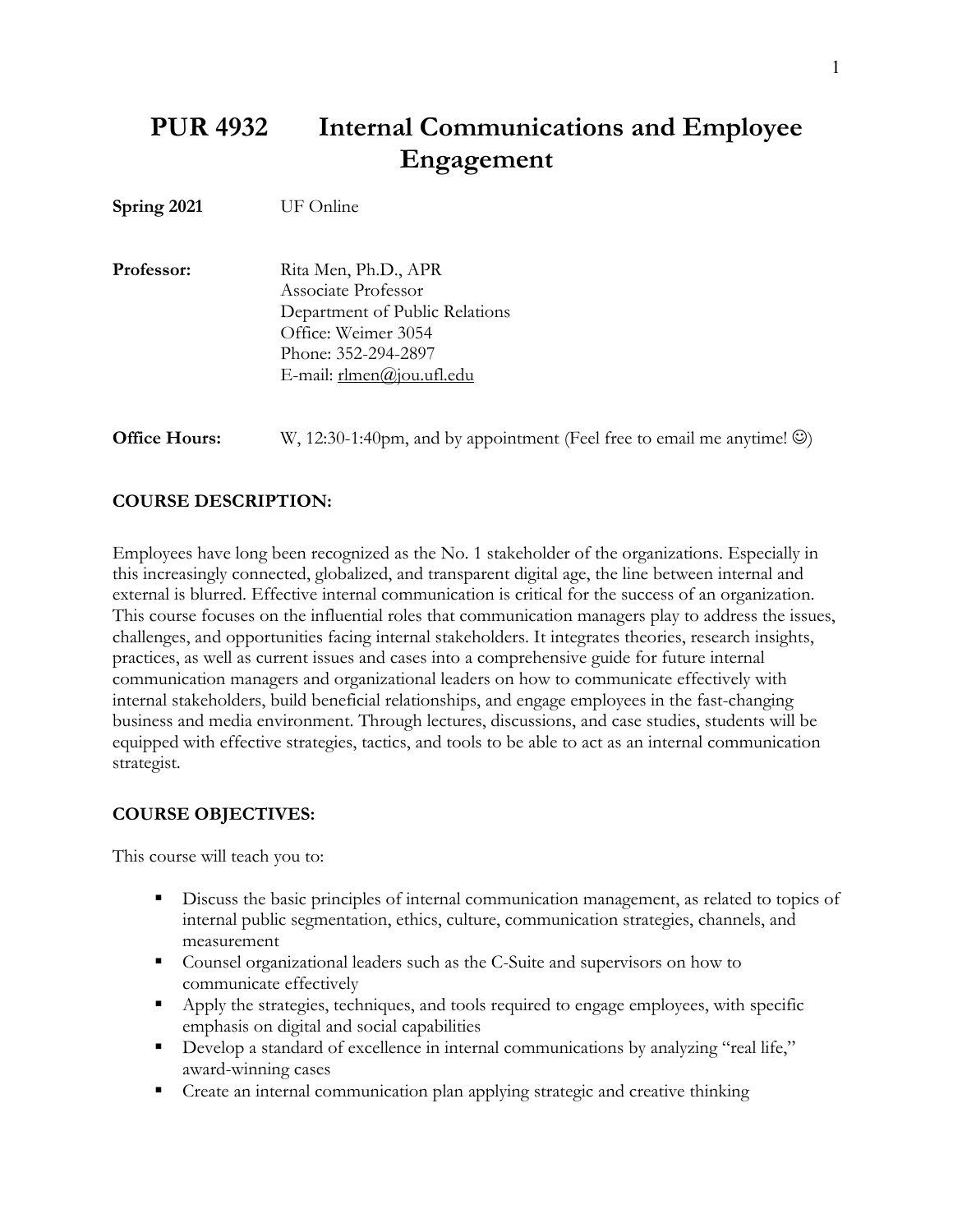## **College of Journalism and Communications Objectives**

The Accrediting Council on Education in Journalism and Mass Communications requires that by graduation all students should be able to:

- § understand and apply the principles and laws of freedom of speech and press for the US
- demonstrate an understanding of the history and role of professionals and institutions in shaping communications;
- demonstrate an understanding of gender, race, ethnicity, sexual orientation and, as appropriate, other forms of diversity in domestic society in relation to mass communications;
- demonstrate an understanding of the diversity of peoples and cultures and of the significance and impact of mass communications in a global society;
- understand concepts and apply theories in the use and presentation of images and information;
- demonstrate an understanding of professional ethical principles and work ethically in pursuit of truth, accuracy, fairness and diversity;
- think critically, creatively and independently;
- conduct research and evaluate information by methods appropriate to the communications professions in which they work;
- § write correctly and clearly in forms and styles appropriate for the communications professions, audiences and purposes they serve;
- critically evaluate their own work and that of others for accuracy and fairness, clarity, appropriate style and grammatical correctness;
- apply basic numerical and statistical concepts;
- apply current tools and technologies appropriate for the communications professions in which they work, and to understand the digital world.

## **REQUIRED TEXT:**

Men, L. R., & Bowen, S. (2017). *Excellence in Internal Communication Management*. Business Expert Press, New York.

## **CONTINUING READING:**

The Institute for Public Relations' Organizational Communication Research Center (http://www.instituteforpr.org/organizational-communication-research/), the International Association of Business Communication (https://www.iabc.com/resources ), and PRSA (www.prsa.org).

## **COMMUNICATION METHODS FOR ONLINE STUDENTS:**

The instructor works normal weekday hours (i.e., Monday - Friday, 9 a.m. - 5 p.m.). If you email during this time, you may expect a reply in 24 hours. *(Note: Normally, I reply as soon as I see your email. Please don't hesitate to contact me with any questions!*  $\Theta$ *)*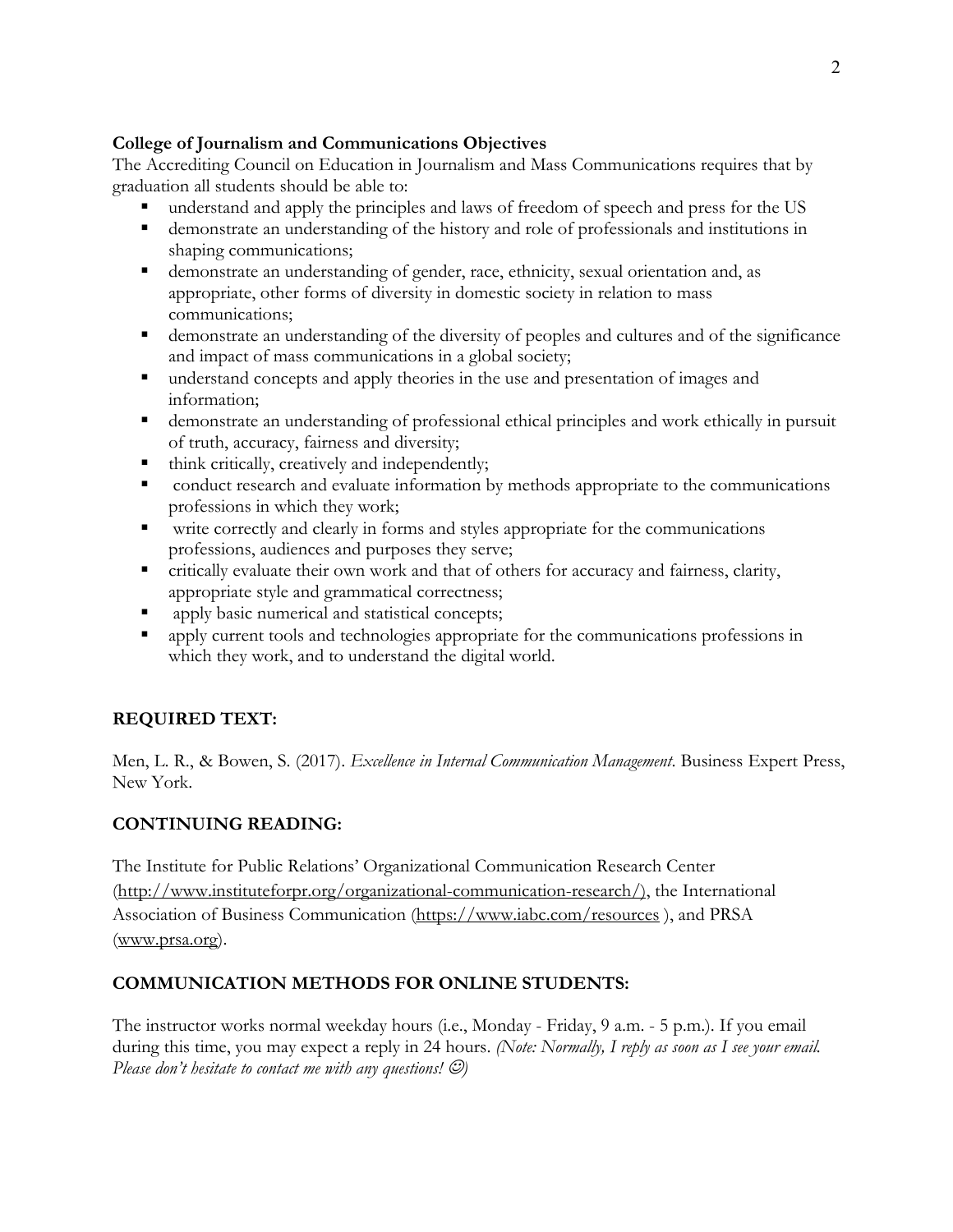Please do not ask questions in the "comments" section of an assignment. The instructor does not get an individual ping when a comment is left, so I will not know that they are there and so will not be able to respond in a timely manner.

For technical issues with Canvas, please contact E-learning technical support, 352-392-4357 (select option 2) or e-mail to Learningsupport@ufl.edu. http://helpdesk.ufl.edu/

## **OTHER CLASS POLICIES:**

- § **Students with Special Needs:** Students with disabilities requesting accommodations should first register with the Disability Resource Center (352-392-8565, www.dso.ufl.edu/drc/) by providing appropriate documentation. Once registered, students will receive an accommodation letter which must be presented to the instructor when requesting accommodation. Students with disabilities should follow this procedure as early as possible in the semester.
- § **Course Evaluations:** Students are expected to provide professional and respectful feedback on the quality of instruction in this course by completing course evaluations online via GatorEvals. Guidance on how to give feedback in a professional and respectful manner is available at https://gatorevals.aa.ufl.edu/students/ (Links to an external site.). Students will be notified when the evaluation period opens, and can complete evaluations through the email they receive from GatorEvals, in their Canvas course menu under GatorEvals, or via https://ufl.bluera.com/ufl/ (Links to an external site.). Summaries of course evaluation results are available to students at https://gatorevals.aa.ufl.edu/publicresults/ (Links to an external site.).
- § **Academic Honesty:** The University of Florida Honor Code applies to all activities associated with this class.
	- $\checkmark$  UF students are bound by The Honor Pledge which states, "We, the members of the University of Florida community, pledge to hold ourselves and our peers to the highest standards of honor and integrity by abiding by the Honor Code.
	- $\checkmark$  On all work submitted for credit by students at the University of Florida, the following pledge is either required or implied: "On my honor, I have neither given nor received unauthorized aid in doing this assignment." The Honor Code (http://www.dso.ufl.edu/sccr/process/student-conduct-honor-code/) specifies a number of behaviors that are in violation of this code and the possible sanctions.
	- $\checkmark$  You can review UF's academic honesty guidelines in detail at: https://www.dso.ufl.edu/sccr/seminars-modules/academic-integrity-module
- § **Religious Observance:** Religiously observant students wishing to be absent on holidays that require missing class should notify their professors in writing at the beginning of the semester, and should discuss with them, in advance, acceptable ways of making up any work missed because of the absence.
- Requirements for make-up exams, assignments, and other work in this course are consistent with university policies that can be found at: https://catalog.ufl.edu/ugrad/current/regulations/info/attendance.aspx
- **Respect for Diversity Statement:** It is my intent that students from all diverse backgrounds and perspectives be well-served by this course, that students' learning needs be addressed both in and out of class, and that the diversity that the students bring to this class be viewed as a resource, strength and benefit. It is my intent to present materials and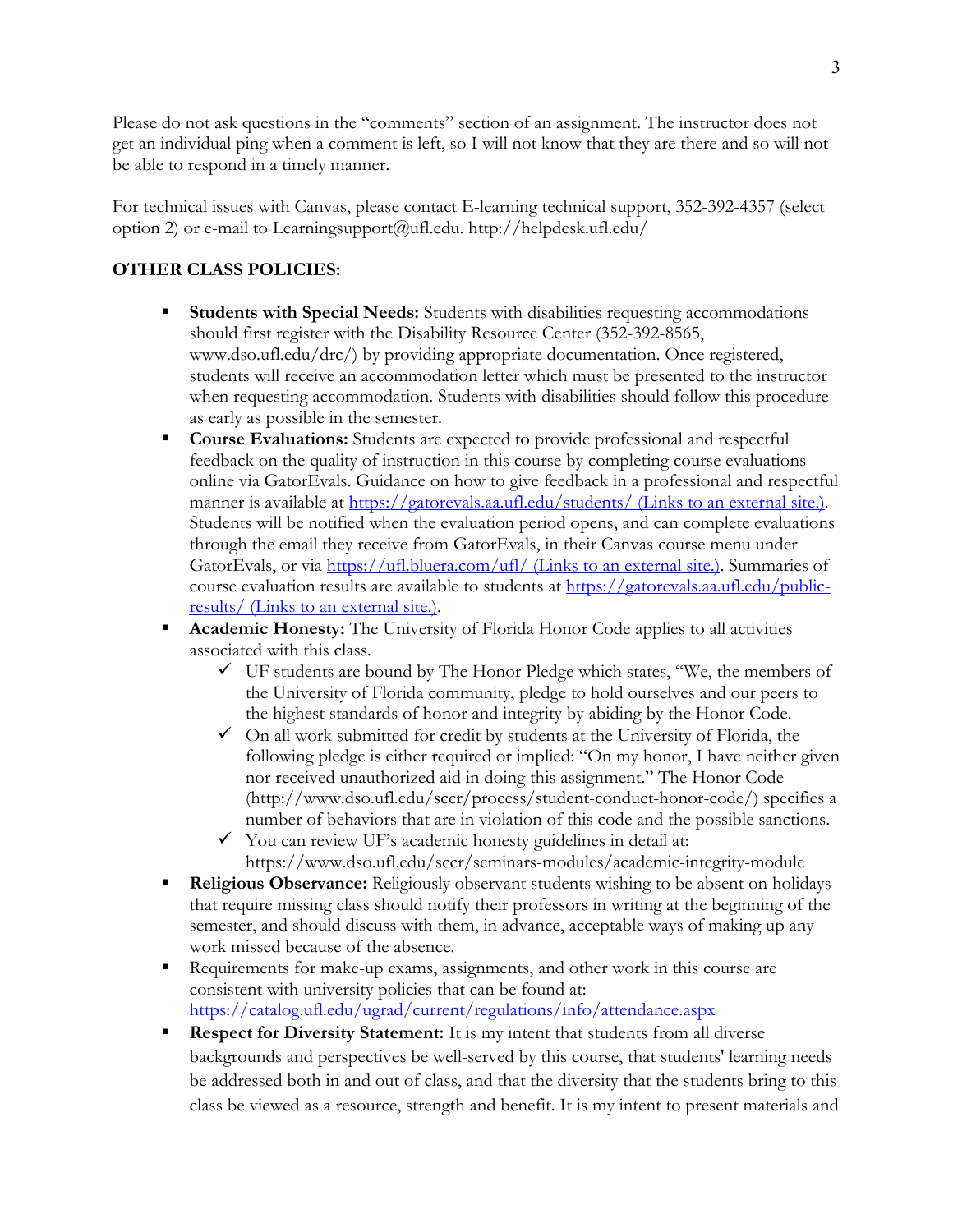activities that are respectful of diversity: gender identity, sexuality, disability, age, socioeconomic status, ethnicity, race, nationality, religion, and culture. Your suggestions are encouraged and appreciated. Please let me know ways to improve the effectiveness of the course for you personally, or for other students or student groups.

### **GRADING:**

Grades are *earned* via five modes: (1) Assignments; (2) Activities or exercises; (3) Discussions; (4) Case study (5) Exam; and (6) A final internal communication plan [group]

| Area                 | <b>Percent of Grade</b> |
|----------------------|-------------------------|
| Assignments          | 15%                     |
| Activities/exercises | 10%                     |
| Discussions          | 10%                     |
| Case Study           | 10%                     |
| Exam                 | 25%                     |
| Communication Plan   | 30%                     |
|                      | $100\%$                 |

Grading scale: 100-93 A; 92-90 A-; 89-87 B+; 86-84 B; 83-80 B-; 79-77 C+; 76-74 C; 73-70 C-; 69- 67 D+; 66-64 D; 63-60 D-; 59 and below E

- **Assignments** include individual writing assignments that will require you to apply the principles, techniques, and skills you've learned to solve various problems.
- § **Activities/exercises** are designed to engage the students with the course topics outside of the online environment. This may entail individual or group activities/exercises (e.g., role play). *(Note: graded as pass or fail)*
- **Participation in discussions** includes both your discussion posts and comments on others' posts. There are a total of four required discussion questions in the class. See detailed explanation below.
- § For the **case study,** each team of three students will browse case databases such as PRSA Silver Anvil Award cases (http://www.prsa.org/Awards/SilverAnvil/Search; Account no.: 1730276, password: zhedacici84) or case books to select a successful employee/internal communication campaign or program case, analyze the case, and present the case to the class. Deliverables include a PowerPoint which summarizes your analyses and a recorded video presentation. Detailed guidelines for case presentations can be found on page 13.
- § There will be one closed-book **exam** to prepare you for the final internal communication plan project on **April 1.** A study guide will be provided to you. Content of class discussions and required readings are subject to inclusion. An extra-credit Q&A zoom session will be hosted prior to the exam date. Participation in the Q&A zoom session will gain 1 bonus point added to the exam score.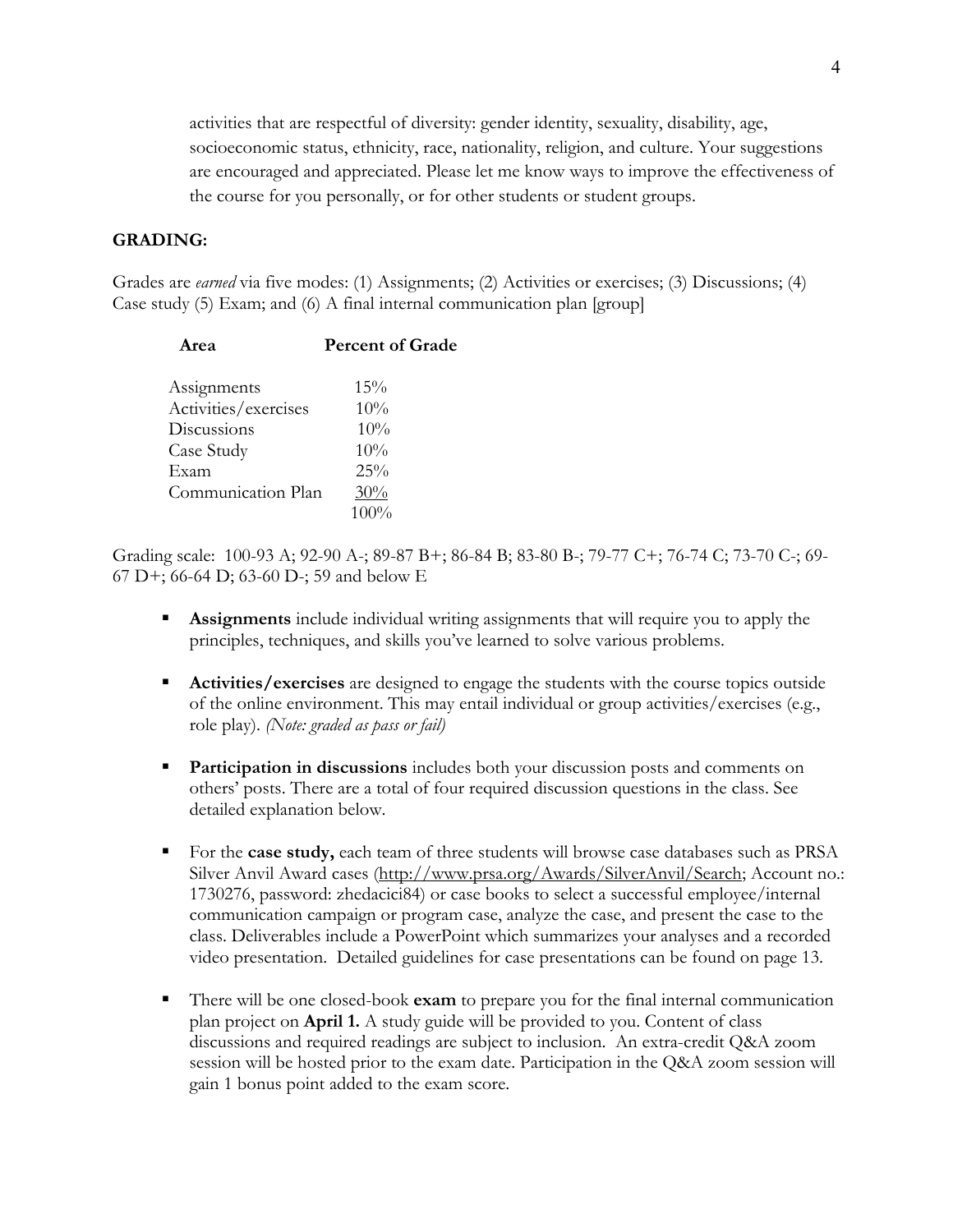§ **The internal communication plan project** requires students to work in teams to research and propose an internal communication plan for an organization of your interest. A written plan will be turned in and students will record a virtual team presentation. Detailed instructions on the team communication plan project are included in this syllabus.

The Team Project grade is comprised of a Team Grade (75%) and an Individual Grade (25%). Individual grade will be based on peer evaluations. Utilizing confidential forms, team members will evaluate each others' contributions. Team Grade will be based on the quality of the communication plan (75%) as well as the final oral presentation (25%).

- All assignments are due on the specified dates. Feedback on the assignments will be provided within one week after the due dates. **Any assignments turned in late** (except for excused late submissions) will be assessed penalty points per calendar day. Late assignments will receive an automatic grade reduction of 10 points every 24 hours (or portion thereof) beyond the time they are due. So, if it's an hour late, it's a reduction of 10 points.
- For more information on current UF grading policies, see https://catalog.ufl.edu/ugrad/current/regulations/info/grades.aspx

#### **COURSE CONTENT AND SCHEDULE:**

#### **Module Content/Topics Module 1 Understanding Internal Communication**

[What internal communication is and why internal communication is important for the organization's success are discussed.

Five theoretical perspectives (i.e., scientific management, human relations, human resources, systems, and culture) that shaped the development of present companies, businesses, and corporations, which offer insights into the evolution of internal communication are introduced. Current issues and trends in internal communication are discussed.]

#### **Lectures:**

 M1.1: Course introduction and defining internal communication M1.2: Theoretical approaches to internal communication M1.3: Current trends and issues in internal communication

#### **Readings:**

M & B: Chapters 1, 2, & 10 Introduction to organizational communication research center Watch Video: "Hawthorne Studies" https://www.youtube.com/watch?v=W7RHjwmVGhs Watch Video: "Companies Racing to Develop Artificial Intelligence"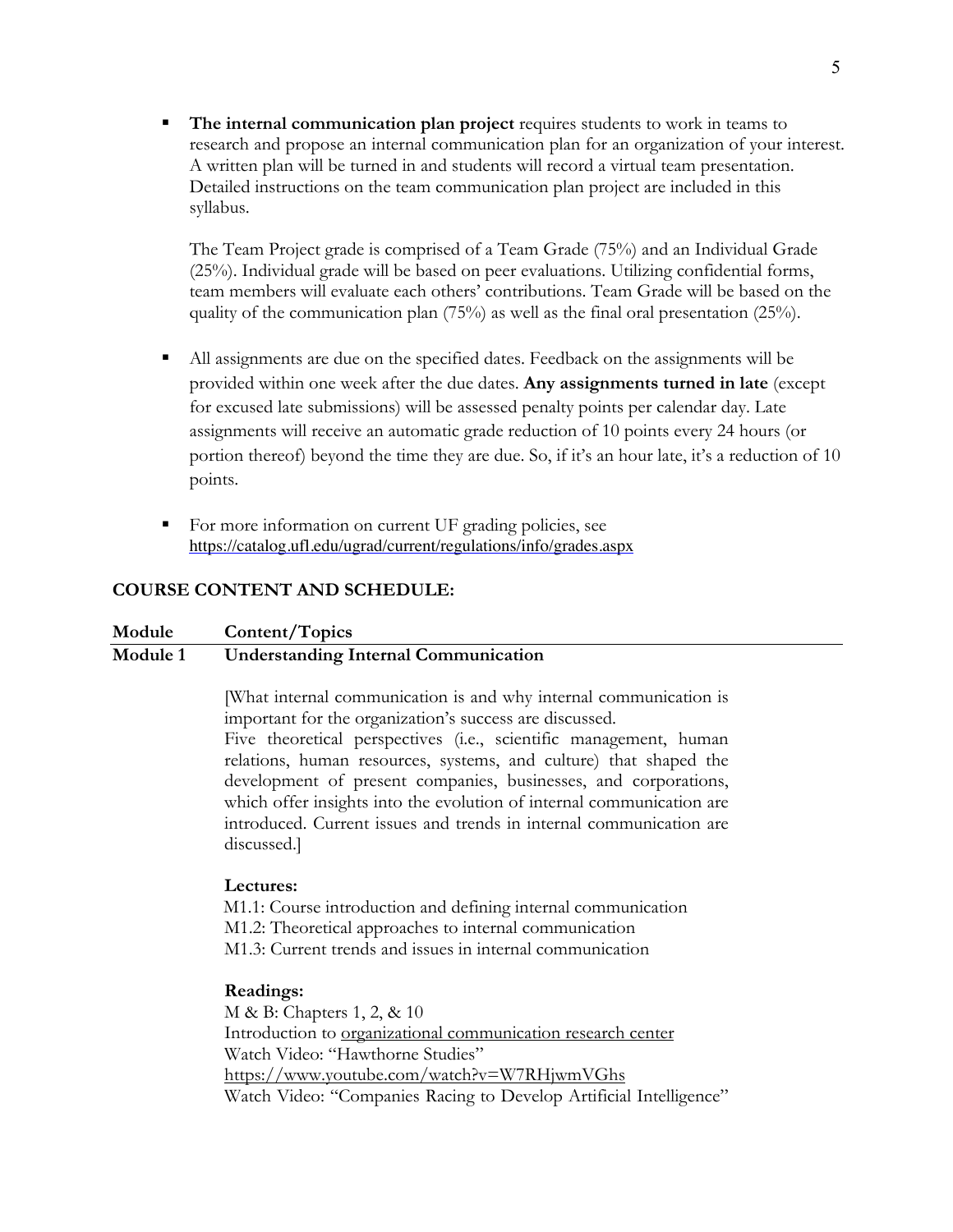#### https://www.youtube.com/watch?v=98B5yCjfHFA

| Assignment 1:<br>Video introduction | Due: Thursday, Jan 21 at 11:00pm |
|-------------------------------------|----------------------------------|
| Discussion 1:                       | Due: Thursday, Jan 21 at 11:00pm |

**Please choose ONE from the following two discussion questions to answer.**

- 1.1. Please identify the top three internal communication issues and problems in your organization.
- 1.2. "Not all employees are similar." How are millennial and Gen-Z employees different from the previous generations? What do millennials and Gen-Z want in the workplace?

#### **Additional Recommended Resources:**

Watch: "The Exchange: Greg Smith on Leaving Goldman Sachs" http://www.youtube.com/watch?v=6e5nsn7ytfc

### **Module 2 Internal Publics**

[Various approaches in segmenting internal publics are introduced. Ethical issues related to internal communication are discussed.]

#### **Lectures:**

 M2.1: Employee segmentation M2.2: Situational theory of publics M2.3: Ethics and internal communications

#### **Readings:**

M & B: Chapters 2 & 3

**Activity 1:** 

| Resource site | Due: Thursday, Jan 28 at 11:00pm |  |  |
|---------------|----------------------------------|--|--|
|---------------|----------------------------------|--|--|

**Exercise 1 [Group]: Due: Thursday, Jan 28 at 11:00pm** Case analysis: HSBC "Shut up and listen"

**Case study [Team 1] Due: Thursday, Jan 28 at 11:00pm**

**Additional Recommended Resources:** Read: PRSA Code of Ethics http://apps.prsa.org/AboutPRSA/Ethics/CodeEnglish

#### **Module 3 Executive Leadership Communication**

[The importance of top leadership and CEO communication style,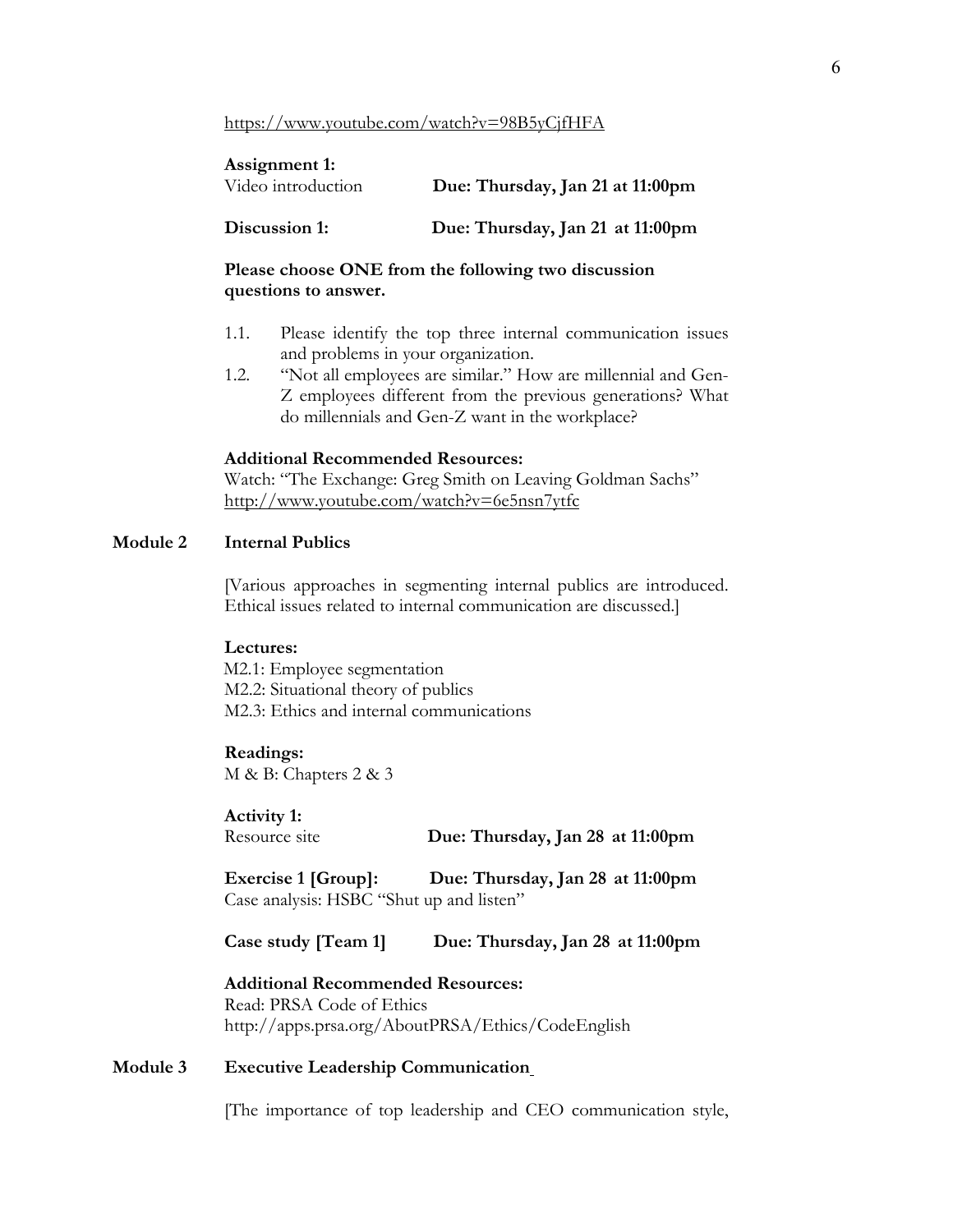channels, strategies, and social media presence will be dicscussed.]

#### **Lectures:**

 M3.1: CEO visionary communication M3.2: CEO communication strategies, styles, and channels

#### **Readings:**

M & B: Chapter 4

Men, L. R. (2020). Wartime leadership communication: How should CEOs communicate during the COVID-19 pandemic? https://instituteforpr.org/wartime-leadership-communication-howshould-ceos-communicate-during-the-covid-19-pandemic/

Men, L. R., Tsai, W. S., Chen, Z. F., & Ji, Y. G. (2018). Social Presence and Digital Dialogic Communication: Engagement Lessons from Top Social CEOs. *Journal of Public Relations Research, 30*(3), 83-99. Men, L. R., & Chen, Z. F., & Ji, Y. G. (2018). Walking the talk: An exploratory examination of executive leadership communication at start-up companies in China. *Journal of Public Relations Research, 30,* 33– 56.

Watch Video "Satya Nadella addresses Microsoft employees" https://www.youtube.com/watch?v=jpOqMQABNRw

#### **Assignment 2:**

| Reaction essay                  | Due: Thursday, Feb 4 at 11:00pm |  |  |
|---------------------------------|---------------------------------|--|--|
| <b>Activity 2:</b><br>Role play | Due: Thursday, Feb 4 at 11:00pm |  |  |
| Case study [Team 2]             | Due: Thursday, Feb 4 at 11:00pm |  |  |

#### **Additional Recommended Resources:**

Watch Video: "Dusty McCoy, CEO of Brunswick Welcomes New Hires" https://www.youtube.com/watch?v=N4cUYoH0jjw

#### **Module 4 Supervisory Leadership Communication**

[Supervisory leadership communication with an emphasis on supervisors' and line managers' communication strategies, tactics, channels, and effectiveness is discussed.]

#### **Lectures:**

 M4.1: Leadership styles and communication M4.2: Best practices of supervisory leadership communication

#### **Readings:**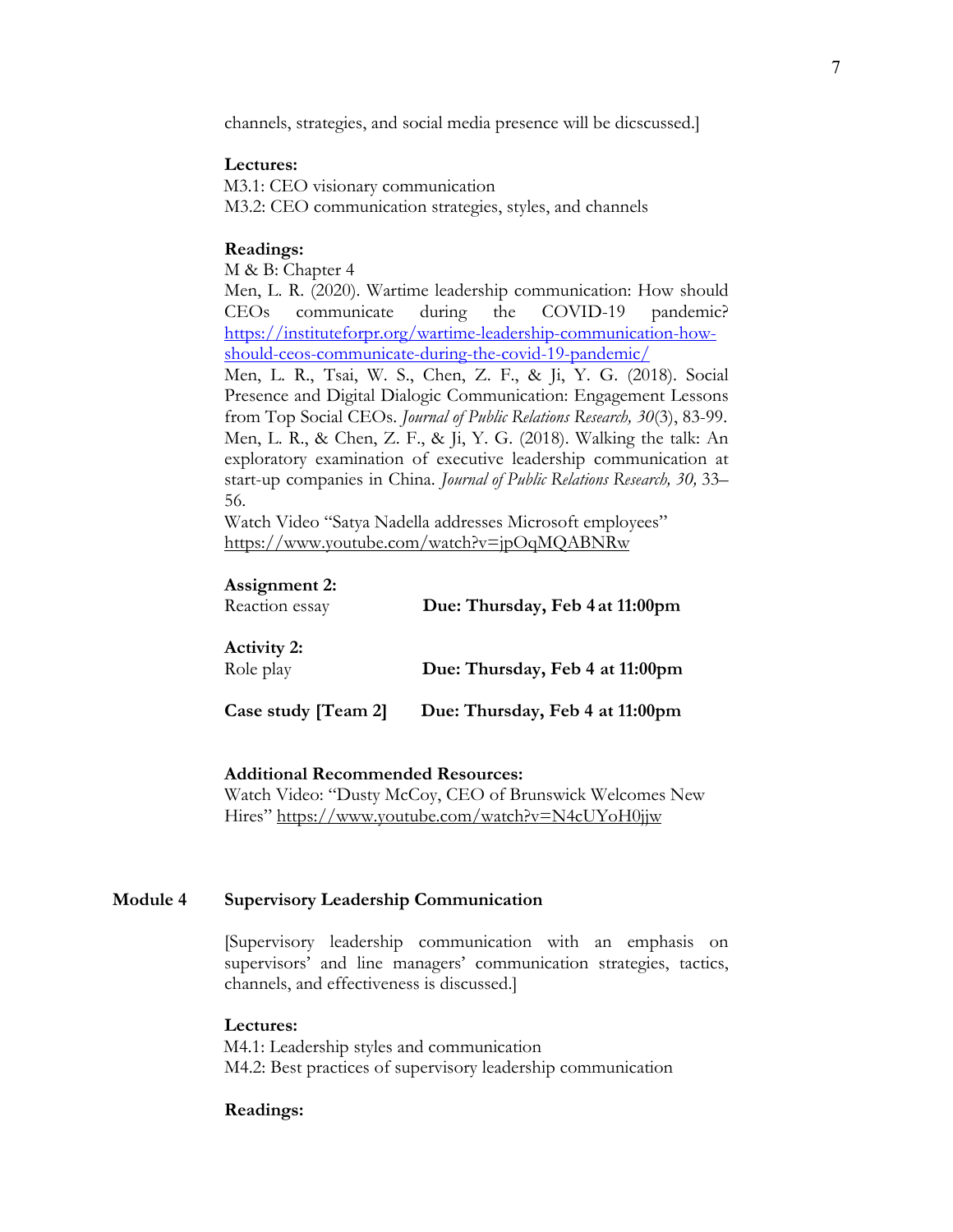Jiang, H., & Men, L. R. (2015). Creating an engaged workforce: The impact of authentic leadership, transparent communication, and work-life enrichment. *Communication Research***,** *44*(2), 225–243.

Men, L. R. (2014). Why leadership matters to internal communication: Linking transformational leadership, symmetrical communication, and employee outcomes. *Journal of Public Relations Research, 26 (3), 256– 279.*

Watch Video: "What Leadership Style Is This?" https://www.youtube.com/watch?v=Bv16yctXaFM&feature=youtu. be

#### **Case study [Team 3] Due: Thursday, Feb 11 at 11:00pm**

**Discussion 2: Due: Thursday, Feb 11 at 11:00pm**

#### **Choose ONE from the following two questions to answer.**

2.1 Do you follow any CEOs on social media? If so, why? Comment on one CEO's social media presence and communications that you follow.

2.2 What is your supervisor's leadership communication style? Please give specific examples in your answer. (*Note. You may refer to your supervisor for your internship or part-time positions if you don't have a full-time job.)*

#### **Additional Recommended Resources:**

Watch Video: "Tim Cook Reveals a Personal Message" https://www.youtube.com/watch?v=uHTaEf8zRvQ

### **Module 5 Reaching Your Internal Stakeholders: Communication Channels**

[Various traditional and new media channels for internal communication are introduced.]

#### **Lectures:**

 M5.1: Traditional media channels M5.2: New media and selecting appropriate channels

#### **Readings:**

M & B: Chapter 5

**Exercise 2 [Group] Due: Thursday, Feb 18 at 11:00pm** Case analysis: Think Yes: How an intranet changed customer service

**Case study [Team 4] Due: Thursday, Feb 18 at 11:00pm**

**Module 6 The Organization's Internal Use of Social Media**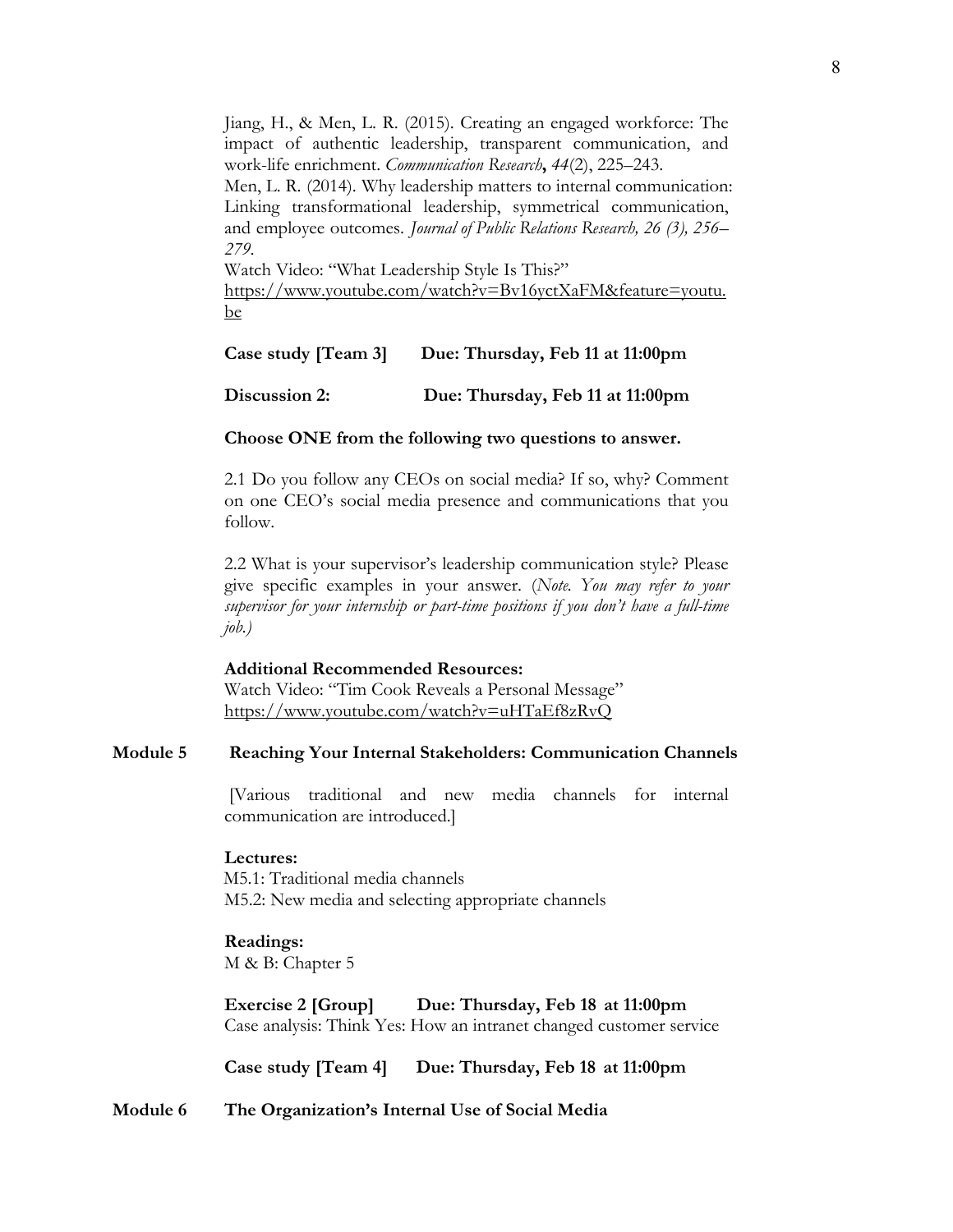[Opportunities and challenges internal social media tools bring for organizations are discussed. Focus is on how to capitalize on the advantages of internal social media and mitigate its risks.]

#### **Lectures:**

 M6.1: Internal social media: Opportunities M6.2: Internal social media: Challenges M6.3: Best practices in using social media to engage employees

#### **Readings:**

Cervellon, M.-C., & Lirio, P. (2017). When employees don't 'like' their employers on social media. *MITSloan Management Review, 58*(2), 63-70.

Kane, G. (2015). Enterprise social media: Current capabilities and future possibilities. *MIS Quarterly Executive, 14*(1), 1-16. Ewing, M., Men, L. R., & O'Neil, J. (2018, August). *Using social media to enhance employee communication and engagement.* The Arthur W. Page Center. Retrieved from https://bellisario.psu.edu/pagecenter/article/using-social-media-to-enhance-employeecommunication-and-engagement

#### **Exercise 3 [Group] Due: Thursday, Feb 25 at 11:00pm**

Case analysis: Barclays trains "digital eagles" to help train coworkers and customers

#### **Case study [Team 5] Due: Thursday, Feb 25 at 11:00pm**

**Discussion 3: Due: Thursday, Feb 25 at 11:00pm** What suggestions do you have for companies to encourage their employees to use internal social media and to share corporate content to their personal social networking sites?

**Module 7 Organizational Structure, Culture, and Communication Climate** [Discussion is focused on how organizational factors including organizational structure, culture, and climate influences internal communication effectiveness.]

### **Lectures:**

M7.1: Contextual factors for excellence in public relations M7.2: Organizational culture

#### **Readings/resources:**

M & B: Chapter 6 Barsade, S., & O'Neill, O. A. (2016). Manage your emotional culture. *Harvard Business Review Digital Articles*, 2. Watch Video: "Company Culture" https://www.youtube.com/watch?v=D6LUg-siJVs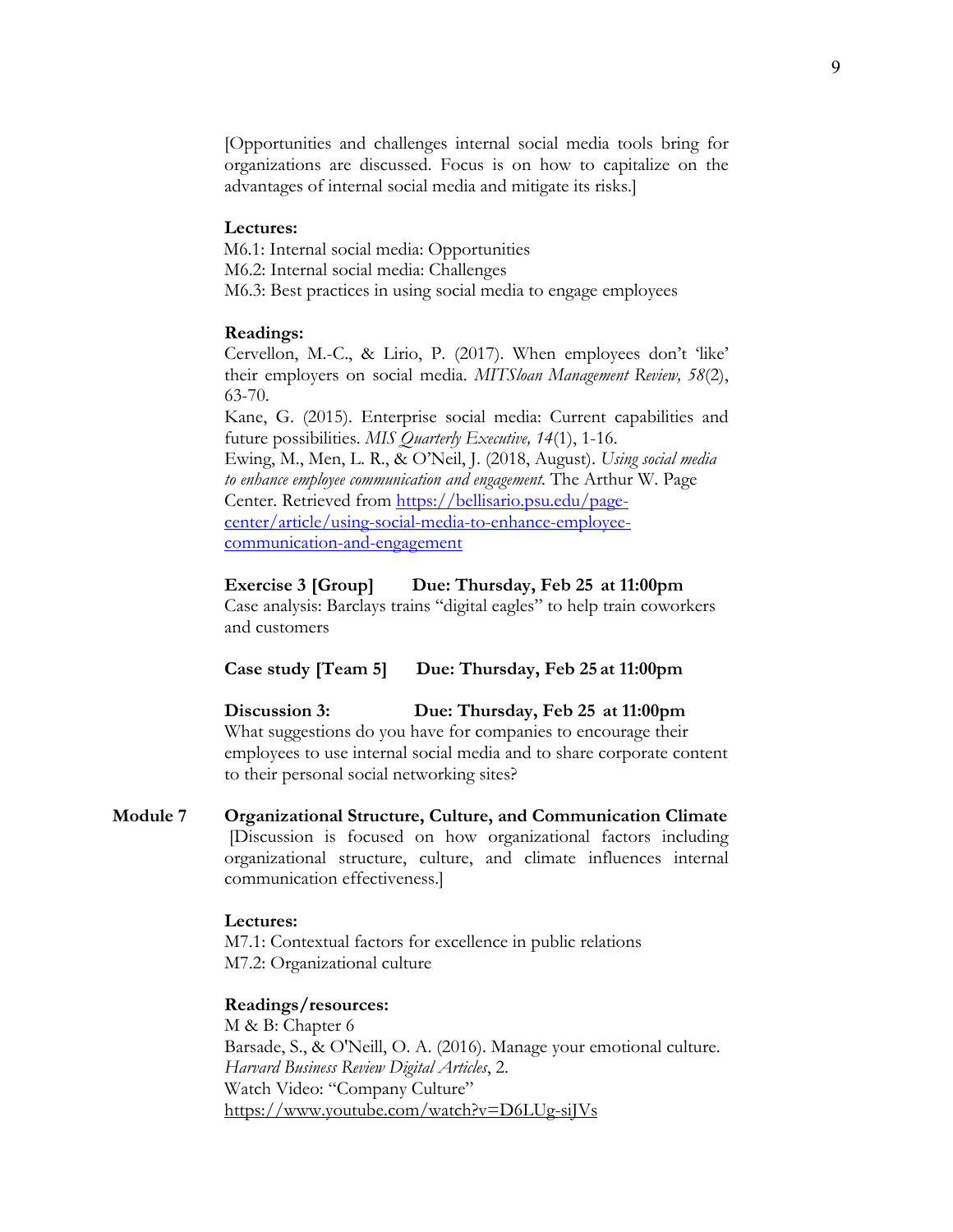Watch Video: "Corporate Culture Inspirational Video" https://www.youtube.com/watch?v=Ip3hCl0BWD8 Watch Video: "Walt Disney Company Culture" https://www.youtube.com/watch?v=oEkksmYMvjY&t=3s

#### **Assignment 3:**

Communication manager interview **Due: Thursday, March 4 at 11:00pm**

**Case study [Team 6] Due: Thursday, March 4 at 11:00pm**

#### **Additional Recommended Resources:**

Watch Video: "Corporate Culture Apple Example" https://www.youtube.com/watch?v=WU6d9xcvyvI

#### **Module 8 Employee Engagement**

[How employee engagement is defined, why it is important, and how to boost employee engagement through strategic internal communication are discussed.]

#### **Lectures:**

M8.1: What is employee engagement? M8.2: Why does employee engagement matter? M8.3: What drives employee engagement?

#### **Readings:**

M & B: Chapter 7 Watch Video: "Why Employee Engagement Matters" https://www.youtube.com/watch?v=dSfDROxCuxI Watch Video: "How to Boost Employee Engagement?" https://www.youtube.com/watch?v=6RreBKSMMbQ

**Exercise 4 [Group] Due: Thursday, March 11 at 11:00pm**  Case analysis: Engaging employees in CSR activities

#### **Case study [Team 7] Due: Thursday, March 11 at 11:00pm**

#### **Additional Recommended Resources:**

"10 Ways to Create a Corporate Culture for Employee Engagement." http://www.instituteforpr.org/10-ways-create-corporate-cultureemployee-engagement/

#### **Module 9 Change Management and Internal Communication**

[The roles of strategic internal communication for successful change initiatives are discussed. A roadmap for strategic change communication and management is provided.]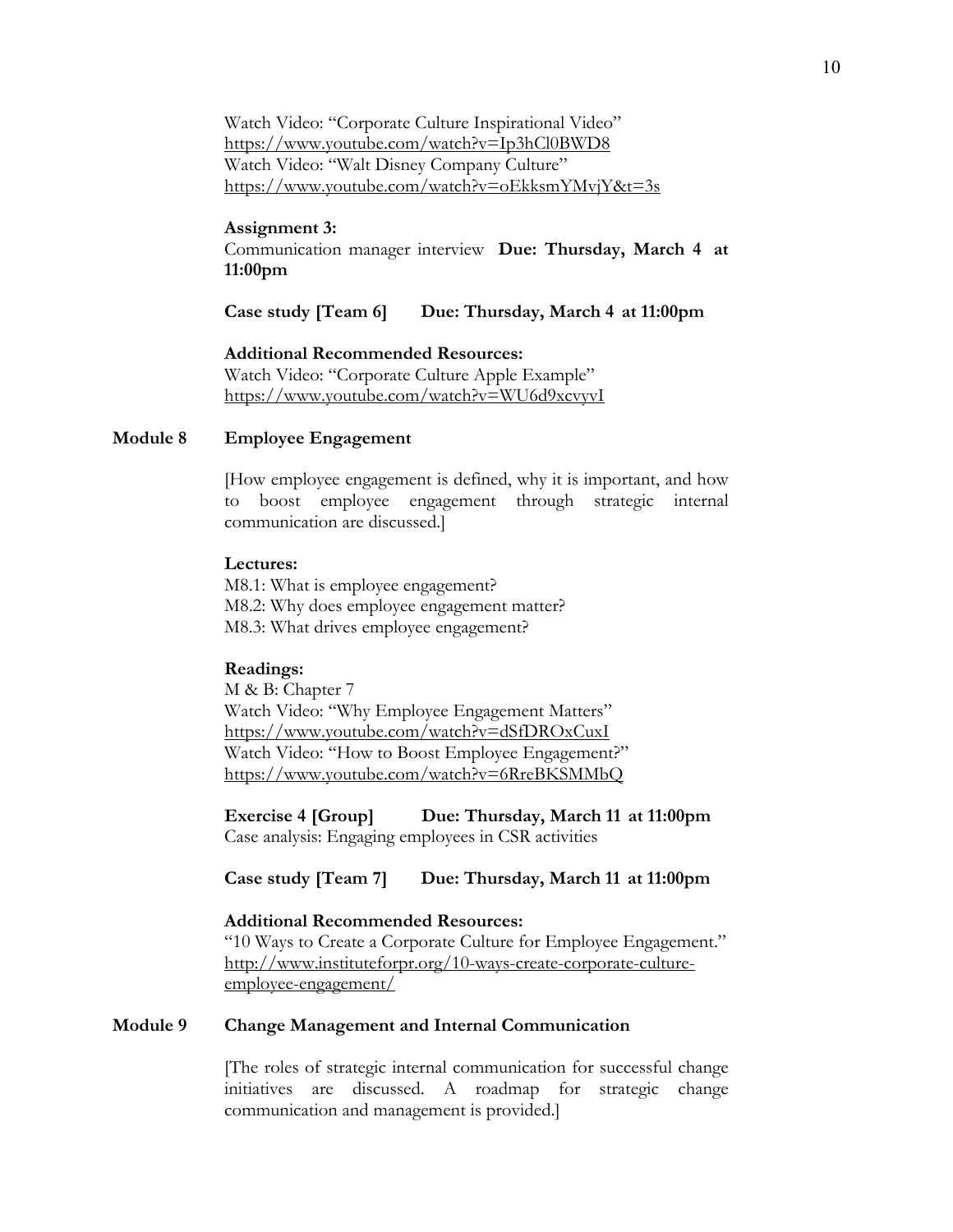#### **Lectures:**

M9.1: The role of communication in strategic change management M9.2: The process of strategic change communication

#### **Readings:**

M & B: Chapter 8 Venus, M., Stam, D., & Knippenberg, D. V. (2018, August). Research: To people to embrace change, emphasize what will stay the same. *Harvard Business Review.* https://hbr.org/2018/08/research-toget-people-to-embrace-change-emphasize-what-will-stay-the-same

Watch Video: "Overcoming Resistance to Change: Isn't It Obvious?" https://www.youtube.com/watch?v=hcz1aZ60k7w

**Exercise 5 [Group] Due: Thursday, March 18 at 11:00pm** Case analysis: The one Toyota initiative

#### **Discussion 4: Due: Thursday, March 18 at 11:00pm**

#### **Choose ONE from the following two questions to answer.**

4.1 Why do people fear change? You may relate to your personal experience to answer this question.

4.2 Beyond what is covered in the textbook and the lectures from last week on employee engagement, what are some of the other creative ways to engage employees?

#### **Module 10 Measuring the Value of Internal Communication**

[What should be measured from the output, outtake, and outcome perspectives in internal communication and how to measure these results are discussed.]

#### **Lectures:**

M10.1: What should be measured? M10.2: How to measure internal communication?

#### **Readings:**

M & B: Chapter 9

**Exercise 6 [Group] Due: Thursday, March 25 at 11:00pm** Case analysis: Food Lion feeds

#### **Exam DATE/TIME: 4/1/2021**

**Final Project Internal Communication Plan Book and Presentation Due: Thursday, April 22 by 11:00pm**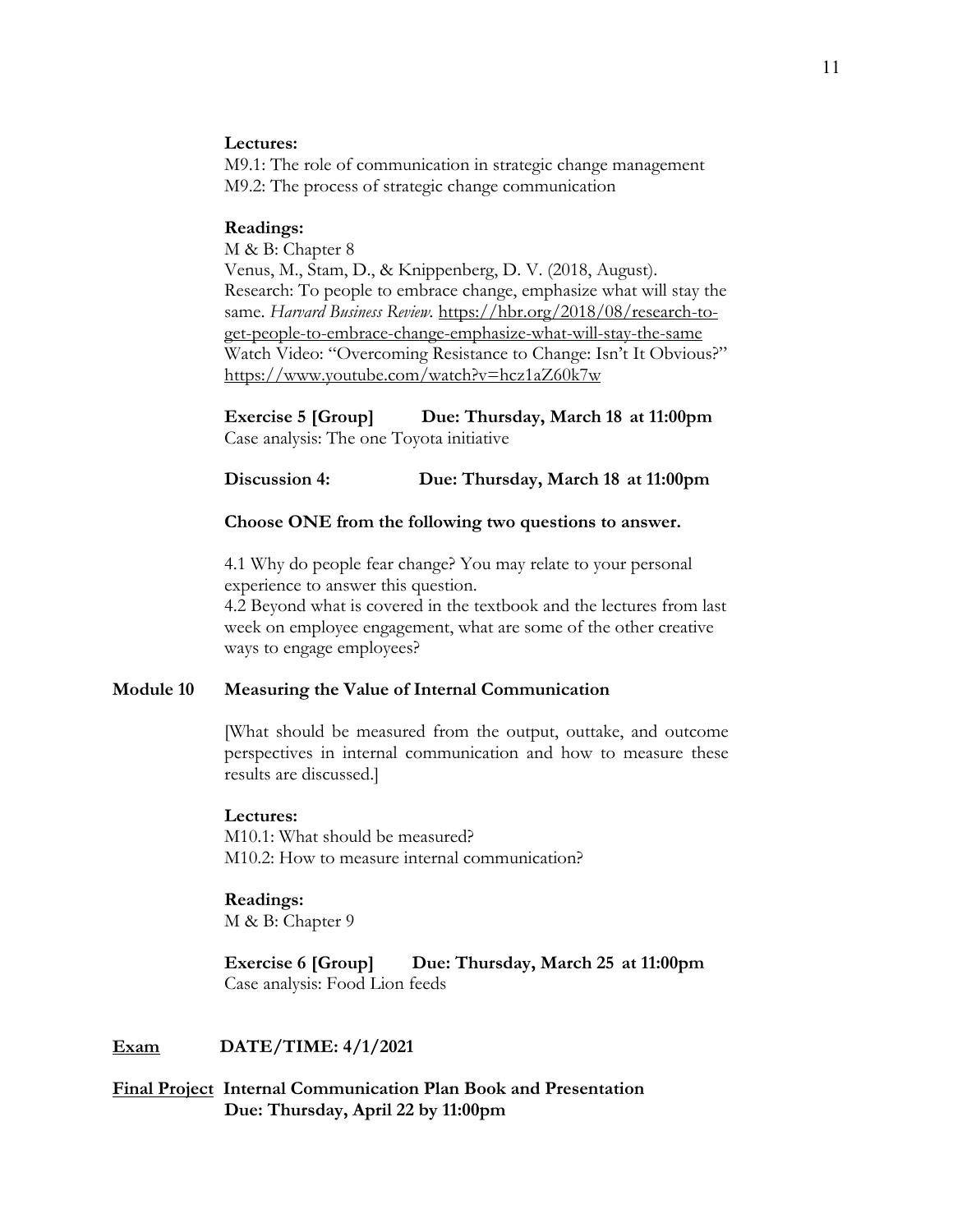## **APPENDIX A: INSTRUCTIONS ON ASSIGNMENTS AND PROJECTS**

### **WRITING ASSIGNMENTS:**

#### **Assignment #1: Video Introduction DUE: 1/21**

For this assessment you will shoot a one-minute introductory video of yourself on your smartphone or webcam. Tell us who you are, where you are from, your major, and recent experiences (e.g., work, internship, classes) related to this class. Then, share with us some element of popular culture you happen to be into at the moment (e.g., a book, a film, a website, a magazine, a piece of music, whatever) to help the class know you better! (If you're shooting this on your phone, shoot it horizontally, **NOT** vertically.)

Post this video to your YouTube account. The video MUST be set to PUBLIC, or we cannot view it. Submit the link to your YouTube video in Canvas.

#### **Assignment #2: Reaction Essay DUE: 2/4**

Please choose one of the assigned journal article readings this week and write a two-page (double spaced) reaction essay on the reading. Please share your take-aways from the reading, how it is related to your work or life experiences, or any other insights you have on the topic of executive leadership communication. Please cite properly in your writing.

### **Assignment #3: Interview of a Communication Manager DUE: 3/4**

For this assignment, you will identify an internal communication manager with at least five years of work experience in the area. Contact the internal communication manager to schedule an in-depth interview (via skype, phone, or face-to-face) on **how communications can help build an effective culture for the organization.** The interview duration should last 20-30 minutes. Summarize and discuss your findings in a two-page field research report. Be sure to include a brief description of your interviewee's background. Please also attach your interview guide (i.e., list of interview questions) in your submission.

## **ACTIVITIES:**

#### **Activity #1: Resource Site Due: Thursday, 1/28 at 11:00pm**

Browse the library's electronic resources related to the topic of internal communication and employee engagement. You may also search outside of the library's databases. Identify a resource site (e.g., a journal, magazine, a thought leader's blog, or an organization's website) that provide insights into topics of internal communication, which can deepen your learning and expand the scope and perspective of this class. Introduce the site, provide a 300-400 word rationale why you recommend this resource site, and links to the site (or instructions on how to get to the site).

#### Activity #2: Role Play Due: Thursday,  $2/4$  at 11:00pm

You are the CEO of a boutique public relations firm located in Gainesville. This morning, one of your recently hired intern, Jessica (or John) Smith, came to your office complaining that there was a lack of mentorship in her/his job and she/he had trouble keeping up with other team members.

- Assuming you are an assertive CEO, what would you say?
- Assuming you are a responsive CEO, what would you say?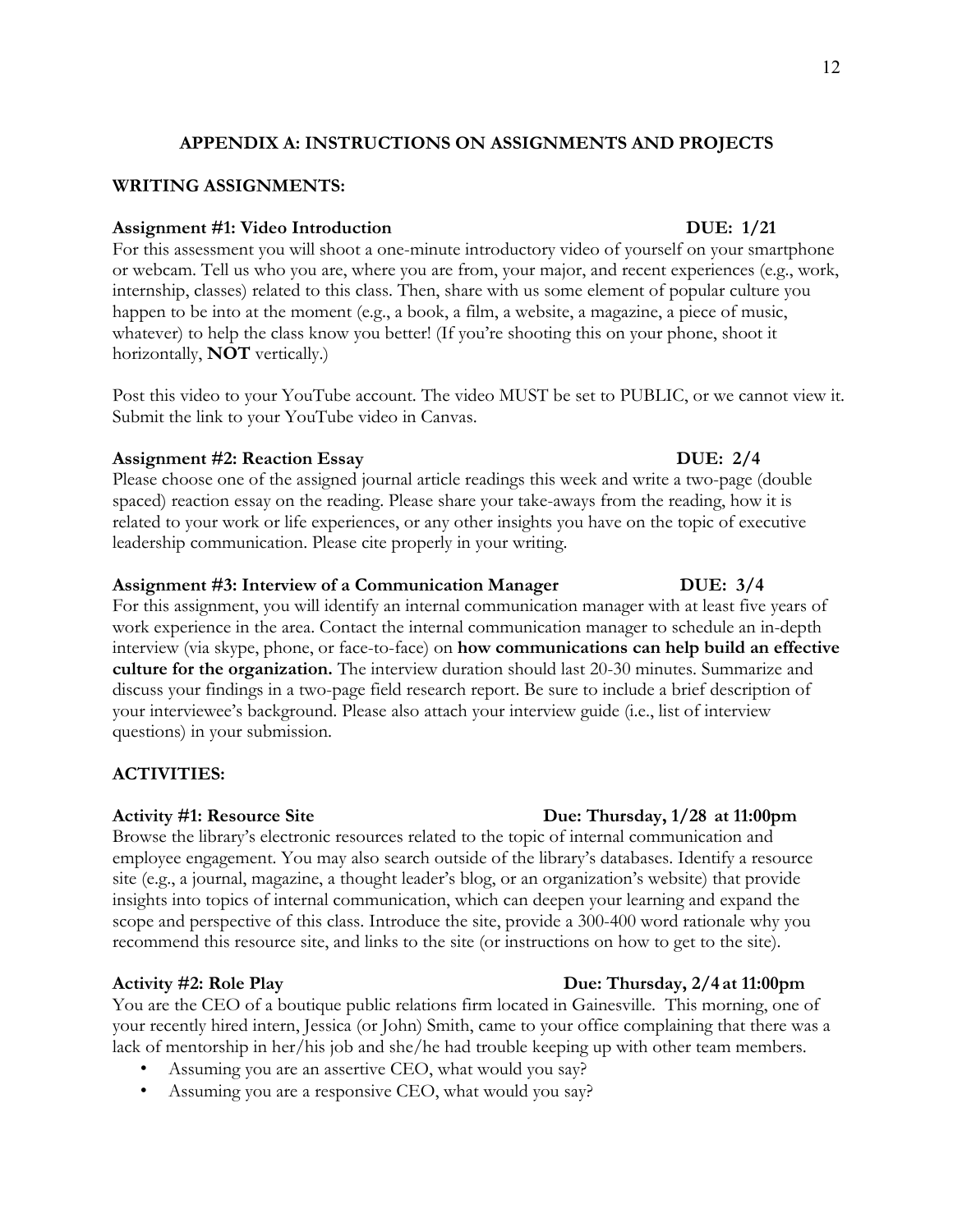Find someone who could act as Jessica (or John) Smith and you will play the role of the CEO of this boutique PR firm. Record the scenes and the conversations (with you acting as an assertive CEO and a responsive CEO, respectively) and submit your video via Canvas.

## **DISCUSSIONS:**

Participation in discussions is an important element of this course. The discussion board will give you an opportunity to consider aspects of topics that may be subject to interpretation. Each student is required to answer four discussion questions  $(20\%$  for each) and comment on other classmates' posts (20%). Each discussion post will be graded separately, but students will receive an overall commenting grade toward the end of the semester based upon your overall participation in the class discussions, i.e., quantity and quality of your comments on others' posts.

As for your discussion post, typically, there will be no "right" or "wrong" answer. A high-quality post, is one in which the author makes a good case to support an opinion. It involves analyzing relevant issues, building on others' ideas, synthesizing across readings and discussions, and expanding the class' perspective. Posts should also be clear, concise, original, and thoughtful, with proper English grammar, syntax, and spelling. The expected length for a high-quality post is about 150-200 words.

Below is a sample of a high-quality post:

*"I think social media is critical for engaging employees. Today's workplace is becoming more technology savvy especially with the first generation of employees who have grown up in the digital era entering the workplace. According to a 2013 Towers Watson Change and Communication ROI Survey, 56% of the employers surveyed use social media tools as part of their internal communication initiatives to build community. I think social media can be effective in driving employee engagement because it is two-way, interactive, and communal by nature. These features can help build employee connections, internal relationships, and foster collaboration and mutual understanding. Also, internal social media provides managers and leaders a convenient venue to listen to employees, gather employee feedback, and address employees' concerns in a timely manner. Keeping the dialogues going can help create a sense of belonging and attachment to the organization among the employees."*

## **CASE STUDY:**

For the **case study**, each team of two or three randomly assigned students will browse case databases such as PRSA Silver Anvil Award cases

(http://www.prsa.org/Awards/SilverAnvil/Search; You may use account no.: 1730276, password: zhedacici84 to login to access old cases) or case books to select a successful **internal/employee communication** campaign case, analyze the case, and present the case to the class. Deliverables include a PowerPoint which summarizes your analyses and a recorded video presentation.

\*\*\***Please do not lift the entire sentence from the case material. Use your own words.\*\*\*** *Note: 1) You may choose to have one or more of the team members orally present the case. If two team members will present, you may record two videos with each covering their own section, or record a video conference presentation, where both of you can present together. Skype Business or Zoom is recommended for video conferencing with free accounts. 2) Due date for each group is randomly generated using a computer randomization program. 3) Individual grade will be*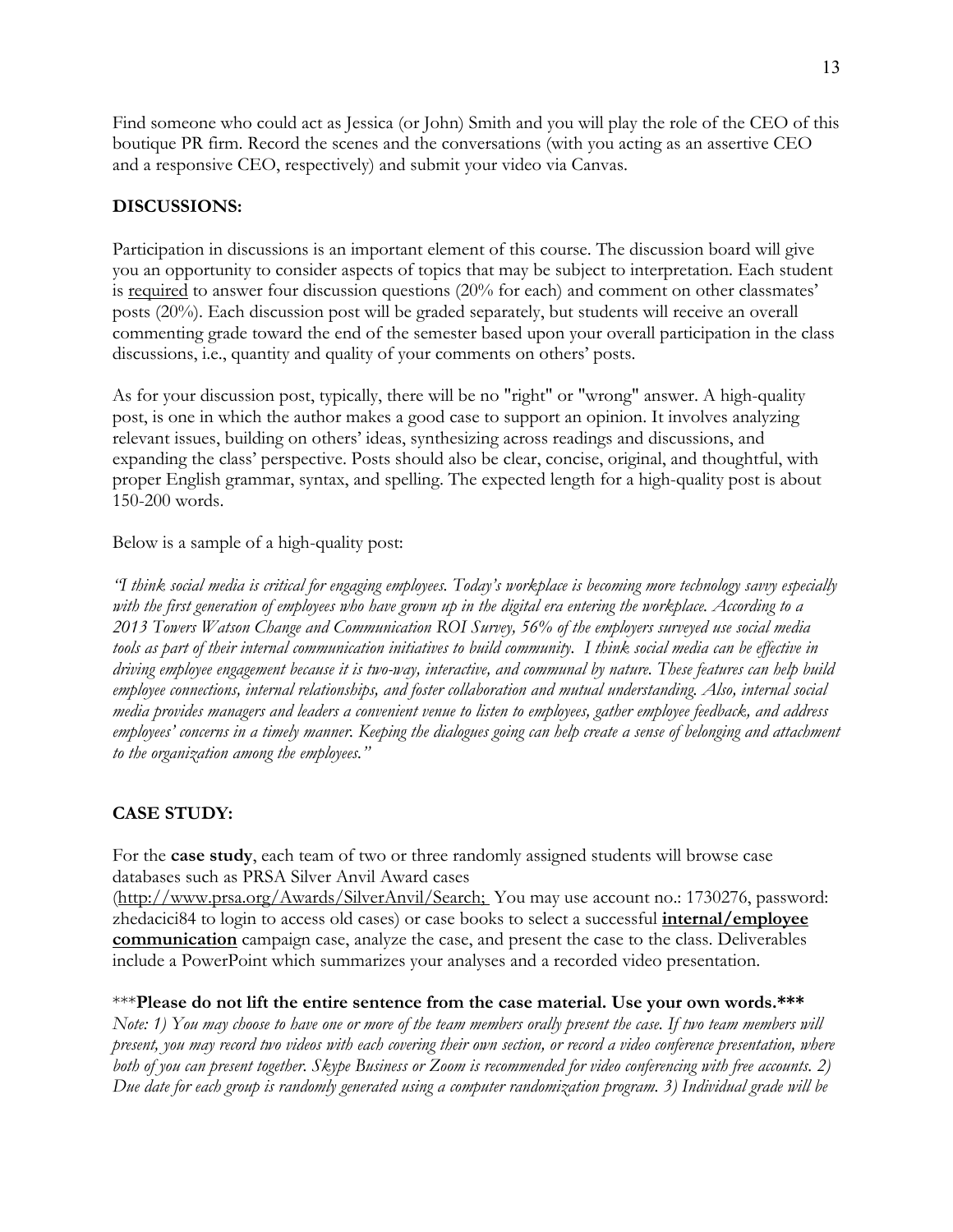*weighed taking into consideration of peer evaluation. Please email me the peer evaluation form by the assignment due date.* 

## **Case Study Guidelines**

Background/Situation Analysis:

- a. Describe the situation that called for the internal communication program
- b. What's the employee communication issue/problem?
- Research:
	- a. Describe any research that communication manager conducted to gain insight into the problem/opportunity/audience. Which methods did planners use? What were the key research findings?
- § Target Audience:
	- a. Outline the target audiences for the communication program.
	- b. How were the employee audiences segmented (e.g., demographically, psychographically, geographically, by department, or levels of position, etc.)?
- Goals/objectives:
	- a. What were the goals/objectives for the internal communication program?
	- b. Were the objectives measurable? In other words, did planners quantify each objective (e.g., increase recycling program participation among employees by 40%...)? How could the objectives be re-written to make them more effective?
- $\blacksquare$  Key messages:
	- a. List the major messages the planners wished to communicate to internal audiences in the program?
	- b. What did planners want the employees to know, remember, think about, or do?
- Strategy: Identify the strategy or strategies for the internal communication program. What are the overall concepts, approaches, or general plans to achieve the goal(s) and objectives?
- § Tactics/Channels:
	- a. Describe how were the messages communicated to employees in the organization. Be specific. Through one-way or two-way, interpersonal or mediated, traditional or new media channels?
	- b. Was there any special event involved?
- Evaluation: Discuss how the program effectiveness was evaluated, and whether it achieved its stated objectives. What were the results of the internal communication program?
- **•** Opinion: On this last slide, comment on the strengths or weaknesses of the program. What was or was not done well? Why?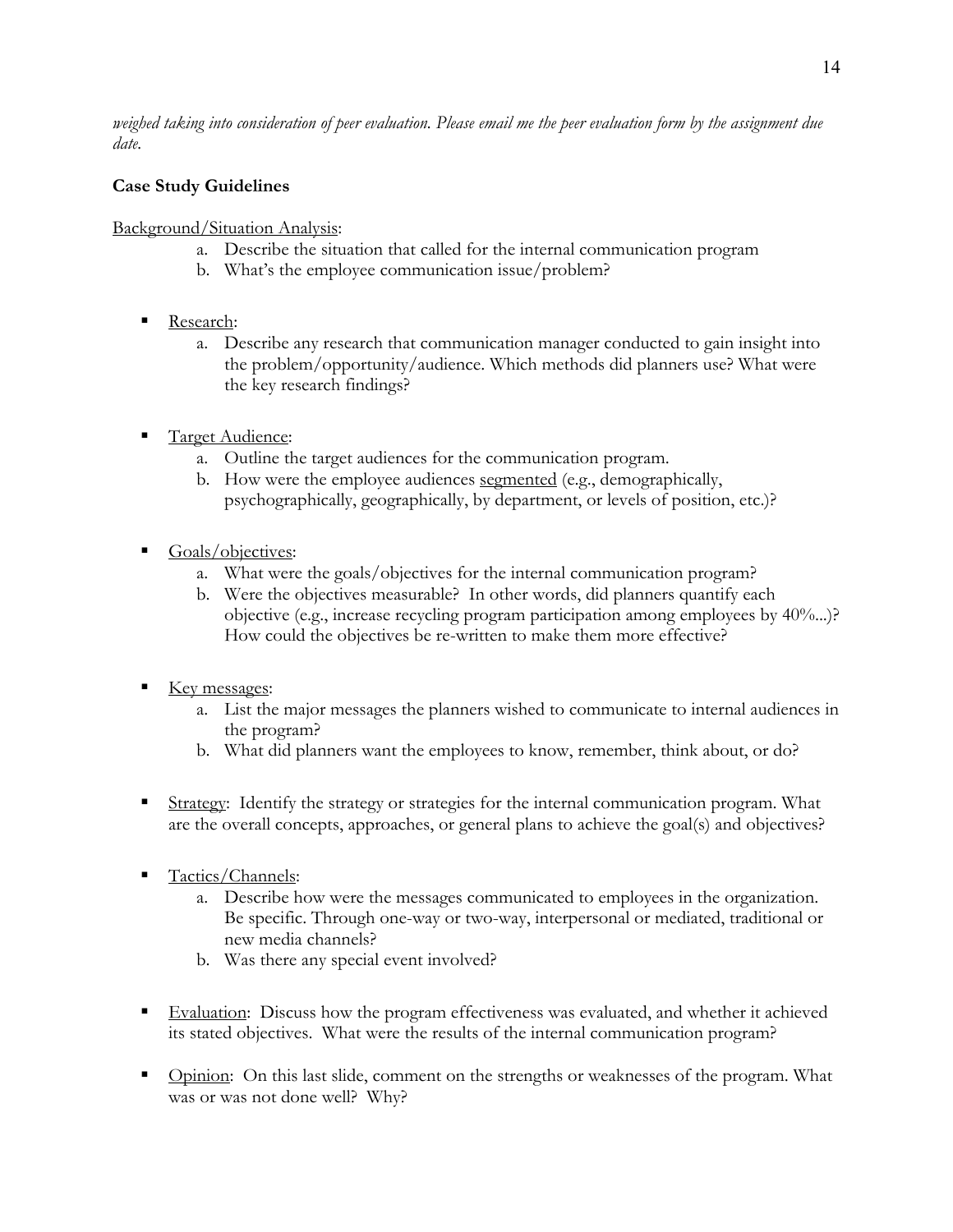**Use your own words. Do NOT "lift" entire sentences and paragraphs from the case study and place them in your presentation. This is plagiarism and you will receive a zero for the assignment.**

## **INTERNAL COMMUNICATION PLAN FINAL PROJECT: DUE: THURSDAY, APRIL 22 BY 11PM**

For the internal communication plan project, each randomly assigned team with six or seven students will collectively identify an organization that they are interested in. It could be an organization that the members work for, or an organization they are interested to work for in future. Conduct background research of the organization to identify its internal communication issues, problems, or opportunities as well as to better understand its audiences. Develop an internal communication plan which entails reasonable goals and objectives, the message platform, strategies, tactics/channels to achieve the goals/objectives, and an evaluation plan. See detailed guidelines for each section below.

The final communication plan book should include all the components as specified in the guidelines. Please be as specific as possible when addressing the questions. The communication plan should include enough details and specifics that the internal communication team of the organization could directly implement the plan if they choose to. In addition to the professional-level communication plan book (i.e., report format), a recorded video presentation of the plan including the PPT should be submitted. *Note:* NOT all the team members are required to orally present the plan. In other words, your team may elect one or more members to perform the presenting role. It is at your team's discretion.

Please keep in mind that the communication plan project grade is comprised of a Team Grade (75%) and an Individual Grade (25%). Individual Grade will be based on peer evaluations. Team Grade will be based on the quality of the communication plan book (75%) as well as the final oral presentation (25%).

## **Internal Communication Plan Project Guidelines**

■ Executive Summary

This is a one-page summary that includes the highlights of your internal communication plan book.

- Table of Content
- Background
	- a. Brief introduction of the organization including its history, structure, culture, etc.
- § Situational Analysis
	- a. Describe the situation that calls for the internal communication plan, including the SWOT analysis of the organization.
	- b. Assessment of the current internal communication efforts (e.g., strategies, tactics, and channels) based on your secondary or primary research.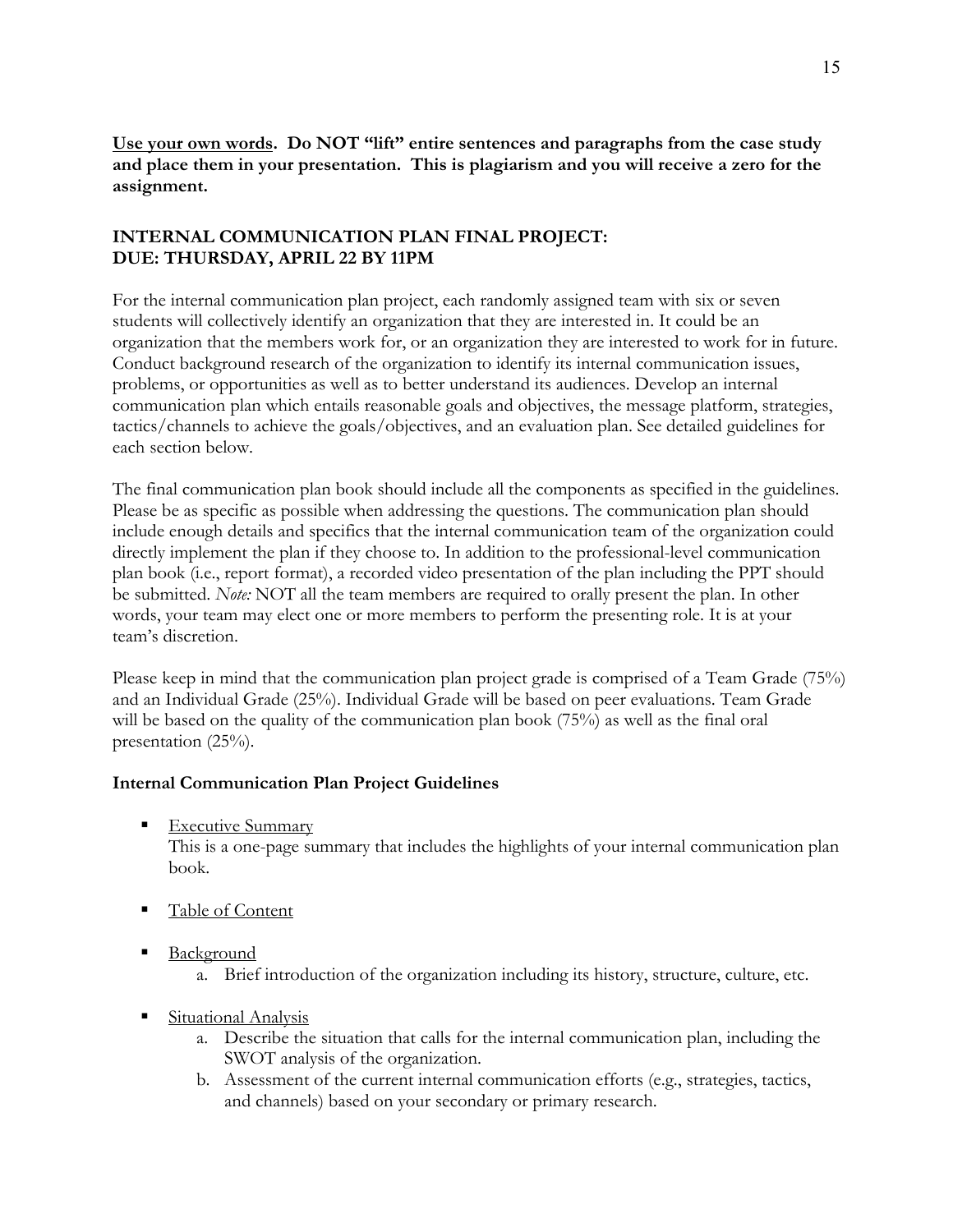- c. What are the internal communication issues/problems?
- § Audience Analysis
	- a. Who are the target audience for the internal communication program?
	- b. How are the audience segmented (e.g., demographically, psychographically, geographically, by position, etc.)?
- § Goals/objectives:
	- a. What are the goals and objectives for the internal communication program?
	- b. What are the expected outputs, outtakes, and outcomes?
	- c. Be sure to follow the SMART guidelines in writing the goal/objective statements.
- Message Platform/Key Messages:
	- a. Are there any key messages that you want to communicate to the internal audience?
	- b. What do you want the employees to know, remember, think about, or do?
- Strategy: Identify the strategy or strategies for the internal communication plan. What are the overall concepts, approaches, or general plans to achieve the goal(s) and objectives?
- Tactics/Channels:
	- a. Describe how the messages will be communicated to the internal audience. Be specific.
	- b. Will you rely on owned, paid, earned, or shared media? Interpersonal channels? How?
	- c. Any special events?
	- d. Include a minimum of 10 tactics and at least three prototypes for the tactics.
- Evaluation: Discuss how the internal communication efforts and goals and objectives will be evaluated. Specify clearly what will be measured and what methods will be used to measure it.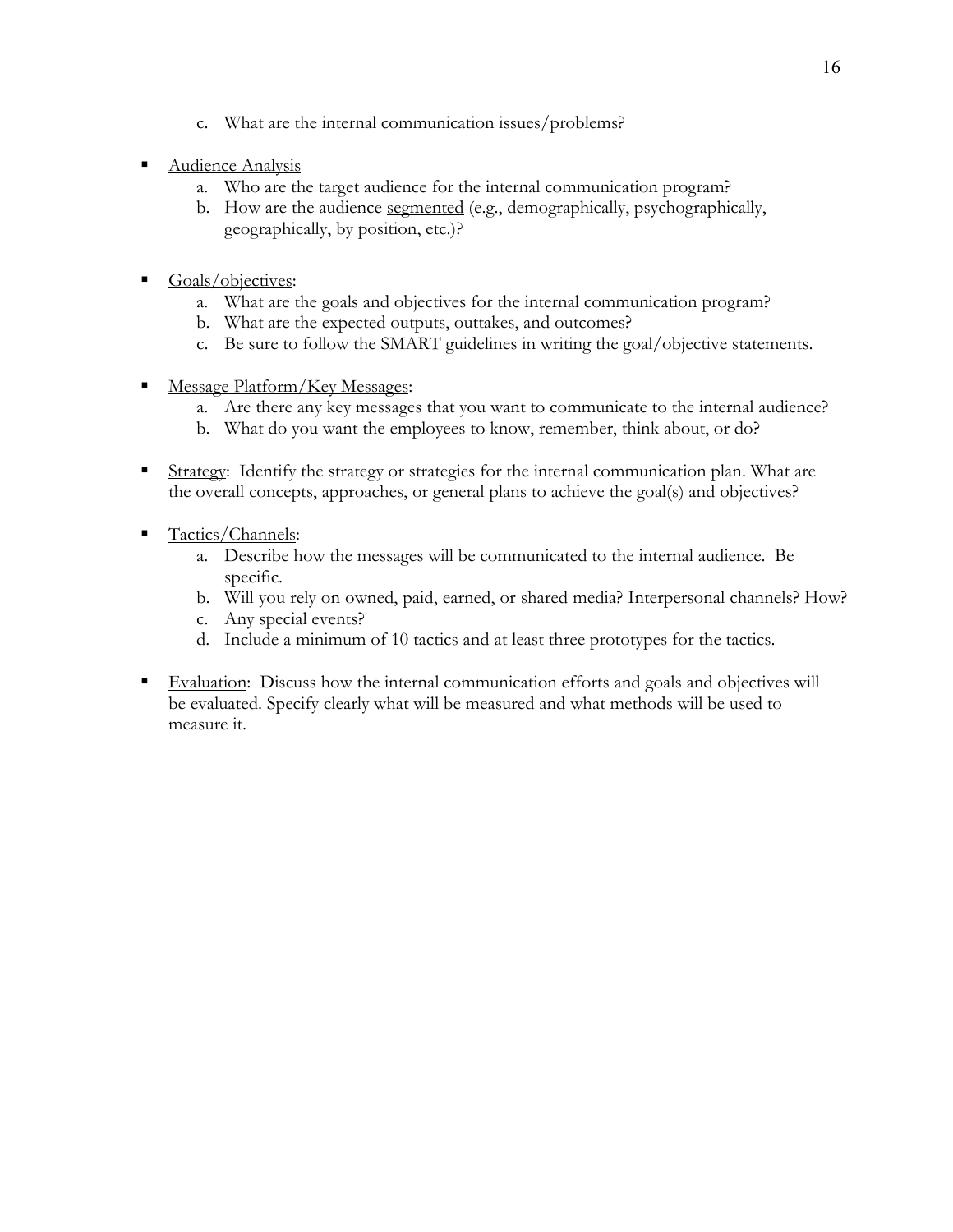## **APPENDIX B: GRADING RUBRICS**

## **GRADING RUBRIC FOR WRITING ASSIGNMENTS**

|                                                                                                                                     | Superior<br>100                                                                                             | <b>Excellent</b><br>90                                                                  | Good<br>80                                                                                                   | Fair<br>70                                                                                      | Poor<br>$\bf{0}$                                                                                                   |
|-------------------------------------------------------------------------------------------------------------------------------------|-------------------------------------------------------------------------------------------------------------|-----------------------------------------------------------------------------------------|--------------------------------------------------------------------------------------------------------------|-------------------------------------------------------------------------------------------------|--------------------------------------------------------------------------------------------------------------------|
| Completeness                                                                                                                        |                                                                                                             |                                                                                         |                                                                                                              |                                                                                                 |                                                                                                                    |
|                                                                                                                                     | All required<br>components<br>incorporated<br>into<br>submission                                            | Only one<br>component not<br>incorporated                                               | Two or more<br>components<br>not<br>incorporated                                                             | Up to half of<br>the required<br>components<br>not<br>incorporated                              | More than half<br>of the required<br>components<br>not<br>incorporated                                             |
| <b>Thoroughness</b>                                                                                                                 |                                                                                                             |                                                                                         |                                                                                                              |                                                                                                 |                                                                                                                    |
|                                                                                                                                     | Each topic is<br>treated very<br>thoroughly                                                                 | Each topic is<br>treated<br>somewhat<br>thoroughly                                      | Only some<br>topics are<br>treated<br>somewhat<br>thoroughly                                                 | Some topics<br>are treated<br>somewhat<br>weakly                                                | Each topic is<br>treated only<br>weakly                                                                            |
| Relatedness                                                                                                                         |                                                                                                             |                                                                                         |                                                                                                              |                                                                                                 |                                                                                                                    |
|                                                                                                                                     | Very clear that<br>lectures and<br>readings were<br>understood<br>and<br>incorporated<br>well               | Clear that<br>lectures and<br>readings were<br>understood and<br>incorporated<br>well   | Somewhat<br>unclear that<br>lectures and<br>readings were<br>understood                                      | Submission has<br>questionable<br>relationship to<br>lectures and<br>reading<br>materials       | No evidence<br>that lectures<br>and readings<br>were<br>understood or<br>incorporated                              |
| Accuracy and/or                                                                                                                     |                                                                                                             |                                                                                         |                                                                                                              |                                                                                                 |                                                                                                                    |
| quality of ideas                                                                                                                    | Contains well-<br>developed<br>original ideas<br>and/or<br>precisely-<br>worded,<br>accurate<br>information | Contains<br>original ideas<br>and/or<br>accurate<br>information                         | Contains at<br>least some<br>original ideas<br>and/or some<br>accurate<br>information                        | Contains few<br>original ideas<br>or some<br>accurate<br>information                            | Contains only<br>unoriginal ideas<br>and/or<br>inaccurate<br>information                                           |
| <b>Surface features</b>                                                                                                             |                                                                                                             |                                                                                         |                                                                                                              |                                                                                                 |                                                                                                                    |
| Surface features<br>(e.g., formatting,<br>correct spelling,<br>grammar,<br>complete<br>sentences, and<br>appropriate<br>citation of | Controls very<br>well for surface<br>features (i.e.,<br>formatting,<br>spelling,<br>grammar,                | Controls well<br>for surface<br>features (i.e.,<br>formatting,<br>spelling,<br>grammar, | Somewhat lax<br>in control of<br>surface features<br>( <i>i.e.</i> ,<br>formatting,<br>spelling,<br>grammar, | Very lax in<br>control of<br>surface features<br>(i.e.,<br>formatting,<br>spelling,<br>grammar, | Lacks<br>acceptable<br>control of<br>surface features<br>(i.e., numerous<br>distracting<br>flaws in<br>formatting, |
| sources)                                                                                                                            | typographical<br>errors, etc.)                                                                              | typographical<br>errors, etc.)                                                          | typographical<br>errors, etc.)                                                                               | typographical<br>errors, etc.)                                                                  | spelling,<br>grammar, etc.)                                                                                        |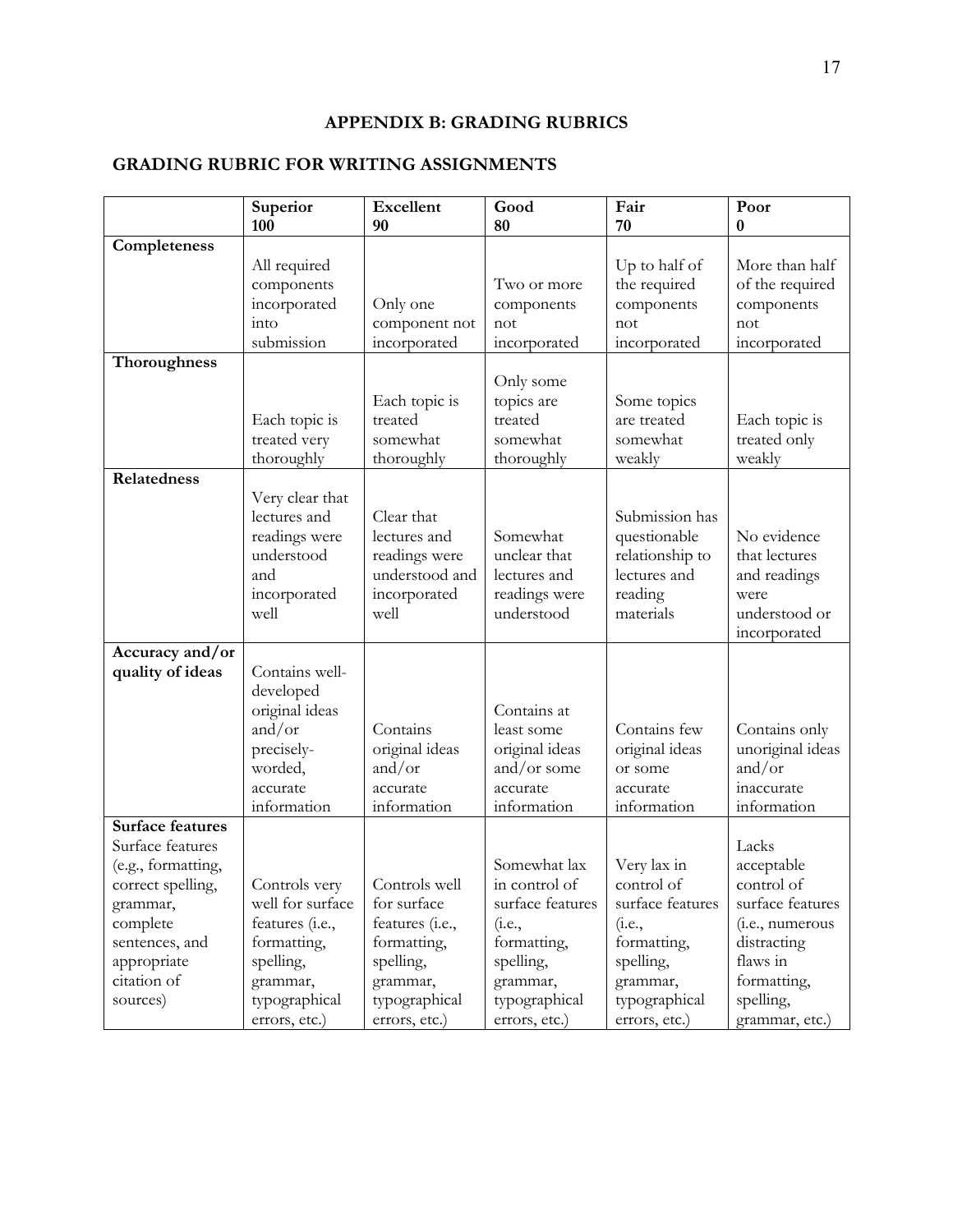## **GRADING RUBRIC FOR CASE STUDY**

|                         | Superior<br>100       | <b>Excellent</b><br>90   | Good<br>80                    | Fair<br>70              | Poor<br>$\bf{0}$           |
|-------------------------|-----------------------|--------------------------|-------------------------------|-------------------------|----------------------------|
| Completeness            |                       |                          |                               |                         |                            |
|                         | All required          |                          |                               | Up to half of           | More than half             |
|                         | components            |                          | Two or more                   | the required            | of the required            |
|                         | incorporated          | Only one                 | components                    | components              | components                 |
|                         | into                  | component not            | not                           | not                     | not                        |
|                         | submission            | incorporated             | incorporated                  | incorporated            | incorporated               |
| Thoroughness            |                       |                          |                               |                         |                            |
|                         |                       |                          | Only some                     |                         |                            |
|                         |                       | Each topic is            | topics are                    | Some topics             |                            |
|                         | Each topic is         | treated                  | treated                       | are treated             | Each topic is              |
|                         | treated very          | somewhat                 | somewhat                      | somewhat                | treated only               |
|                         | thoroughly            | thoroughly               | thoroughly                    | weakly                  | weakly                     |
| Readings                |                       |                          |                               |                         |                            |
| (Application of         | Very clear that       |                          |                               |                         |                            |
| case materials)         | readings were         | Clear that               |                               | Submission has          |                            |
|                         | understood            | readings were            | Somewhat                      | questionable            | No evidence                |
|                         | and                   | understood and           | unclear that                  | relationship to         | that readings              |
|                         | incorporated          | incorporated             | readings were                 | reading                 | were                       |
|                         | well                  | well                     | understood                    | material                | incorporated               |
| Accuracy and/or         |                       |                          |                               |                         |                            |
| quality of ideas        | Contains well-        |                          |                               |                         |                            |
|                         | developed             |                          |                               |                         |                            |
|                         | original ideas        |                          | Contains at                   |                         |                            |
|                         | and/or                | Contains                 | least some                    | Contains few            | Contains only              |
|                         | precisely-<br>worded, | original ideas<br>and/or | original ideas<br>and/or some | original ideas          | unoriginal ideas<br>and/or |
|                         | accurate              | accurate                 | accurate                      | or some                 | inaccurate                 |
|                         | information           | information              | information                   | accurate<br>information | information                |
| <b>Surface features</b> |                       |                          |                               |                         |                            |
| Surface features        |                       |                          |                               |                         | Lacks                      |
| (e.g., formatting,      |                       |                          | Somewhat lax                  | Very lax in             | acceptable                 |
| correct spelling,       | Controls very         | Controls well            | in control of                 | control of              | control of                 |
| grammar,                | well for surface      | for surface              | surface features              | surface features        | surface features           |
| complete                | features (i.e.,       | features (i.e.,          | ( <i>i.e.</i> ,               | (i.e.,                  | (i.e., numerous            |
| sentences, and          | formatting,           | formatting,              | formatting,                   | formatting,             | distracting                |
| appropriate             | spelling,             | spelling,                | spelling,                     | spelling,               | flaws in                   |
| citation of             | grammar,              | grammar,                 | grammar,                      | grammar,                | formatting,                |
| sources)                | typographical         | typographical            | typographical                 | typographical           | spelling,                  |
|                         | errors, etc.)         | errors, etc.)            | errors, etc.)                 | errors, etc.)           | grammar, etc.)             |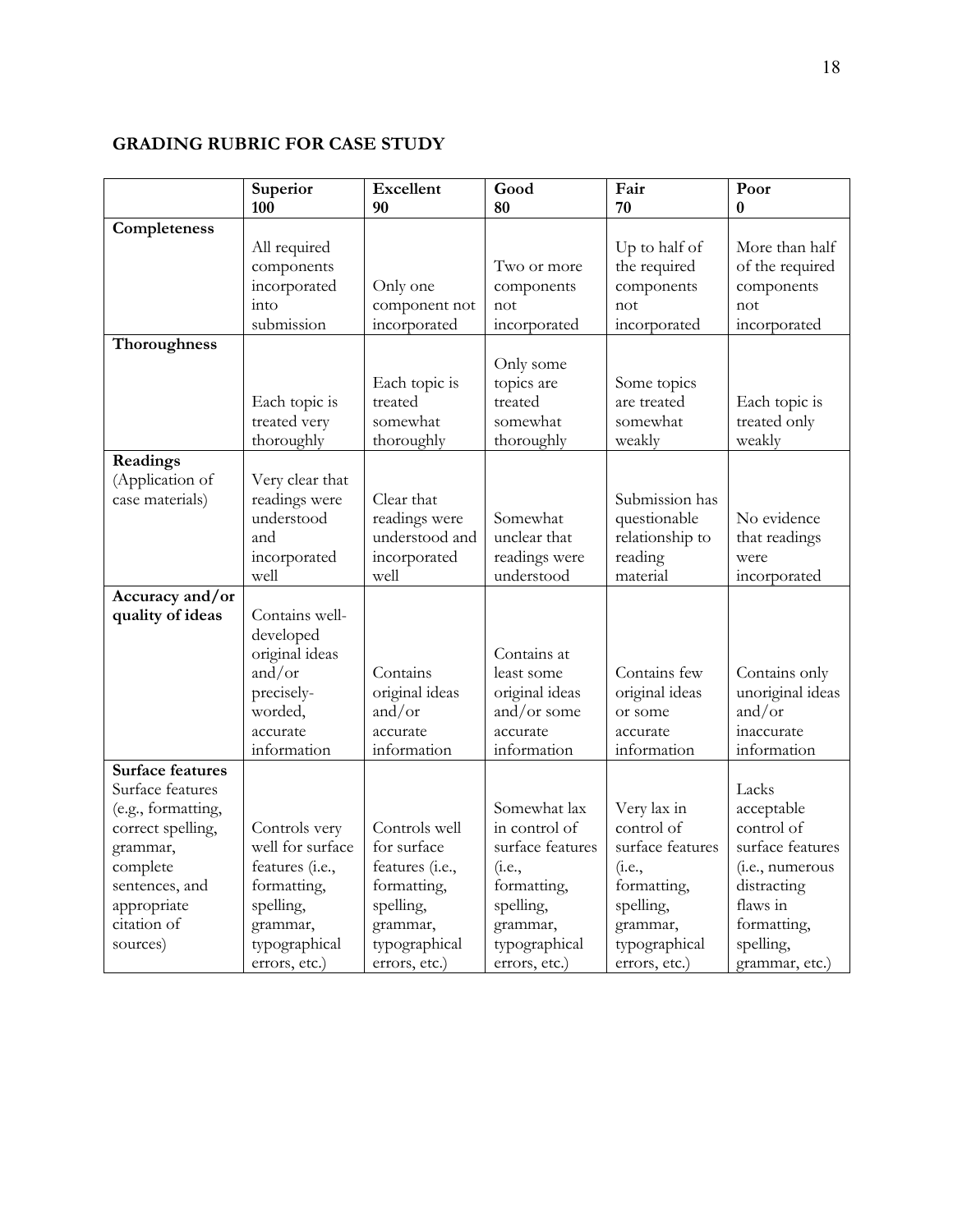| Criteria     | <b>Excellent</b><br>> 90                     | Proficient<br>80-89                           | <b>Basic</b><br>70-79                             | Inadequate<br>< 70                          |
|--------------|----------------------------------------------|-----------------------------------------------|---------------------------------------------------|---------------------------------------------|
| Format       | • Typed                                      | • Typed                                       | • Typed                                           | • Format errors or                          |
| /Mechanics   | • Cover page, references                     | · Cover page, most                            | · No cover page,                                  | handwritten                                 |
|              | & page numbers                               | references included &                         | references or page                                | • No cover page,                            |
|              | · Well-constructed                           | page numbers                                  | numbers                                           | references or page                          |
|              | sentences                                    | · Mostly well-                                | • Some poorly                                     | numbers                                     |
|              | • No grammar or                              | constructed sentences                         | constructed sentences                             | • Numerous poorly                           |
|              | typing/spelling errors                       | • Relatively free of                          | • Some grammar and                                | constructed sentences                       |
|              | • Outstanding                                | grammar and                                   | spelling/typing errors                            | · Multiple grammar and                      |
|              | design/layout/neatness                       | spelling/typing errors                        | $\bullet$ Poor                                    | spelling/typing errors                      |
|              |                                              | $\bullet$ Good                                | Design/layout/neatness                            | $\bullet$ Poor                              |
|              |                                              | design/layout/neatness                        |                                                   | design/layout/neatness                      |
| Structure/   | · Well-organized                             | · Well-organized                              | • Some problems with                              | • Problems with                             |
| Organization | · Clear background,                          | · Clear background,                           | organization                                      | organization                                |
|              | planning, and                                | planning, and                                 | · Weak background,                                | · Insufficient                              |
|              | recommendations                              | recommendations                               | planning, and<br>recommendations                  | background, planning,<br>and/or             |
|              | · Ideas are developed in<br>a logical way    | · Ideas are developed<br>· Some irrelevant or | · Ideas are somewhat                              | recommendations                             |
|              | · Relevant and concisely                     | redundant information                         | developed                                         | · Ideas are undeveloped                     |
|              | written                                      |                                               | · Lacks precision                                 |                                             |
| Research     | • Sound and appropriate                      | • Sound and appropriate                       | · Some problems with                              | · Problems with                             |
|              | research methods                             | research methods                              | research methodology                              | research methodology                        |
|              | · Sufficient primary and                     | · Sufficient primary and                      | • Some primary and                                | · Insufficient primary                      |
|              | secondary information                        | secondary information                         | secondary information                             | and secondary                               |
|              | related to the issue                         | related to the issue                          | related to the issue                              | information related to                      |
|              | • Every                                      | $\bullet$ Most                                | $\bullet$ Some                                    | the issue                                   |
|              | recommendation is                            | recommendations are                           | recommendations are                               | • Recommendations                           |
|              | supported by research                        | supported by research                         | supported by research                             | have little research                        |
|              |                                              |                                               |                                                   | support                                     |
| Application  | · Evidence of reflection                     | · Evidence of concepts,                       | · Minimal evidence of                             | • No attempt to apply                       |
|              | on and incorporation of                      | models, tactics, and<br>tools from class      | concepts, models,                                 | concepts, models,<br>tactics, or tools from |
|              | concepts, models,<br>tactics, and tools from | discussion/texts                              | tactics, and tools from<br>class discussion/texts | readings or class                           |
|              | class discussions/texts                      |                                               |                                                   | discussions                                 |
|              |                                              |                                               |                                                   |                                             |
| Creativity   | • A unique or creative                       | • A unique or creative                        | • Lack of uniqueness                              | • No evidence of                            |
|              | approach is used                             | approach is used                              | and creativity                                    | uniqueness or creativity                    |
|              | · Ideas are original,                        | · Ideas are original and                      | · Some ideas are                                  | · No original ideas                         |
|              | interesting, and                             | interesting                                   | original                                          |                                             |
|              | engaging                                     |                                               |                                                   |                                             |
|              | • Content beyond what                        | · Did all that was                            | · Did most of what was                            | · Did not fulfill                           |
| Completeness | was required                                 | required                                      | required                                          | requirements                                |
| /Accuracy    | · Specific information                       | • Accurately presented                        | • Accurately presented                            | • Understanding of facts                    |
|              | and examples used to                         | facts and concepts                            | most facts and concepts                           | or concepts inconsistent                    |
|              | support points                               |                                               |                                                   | or inaccurate                               |

## **GRADING RUBRIC FOR THE COMMUNICATION PLAN BOOK**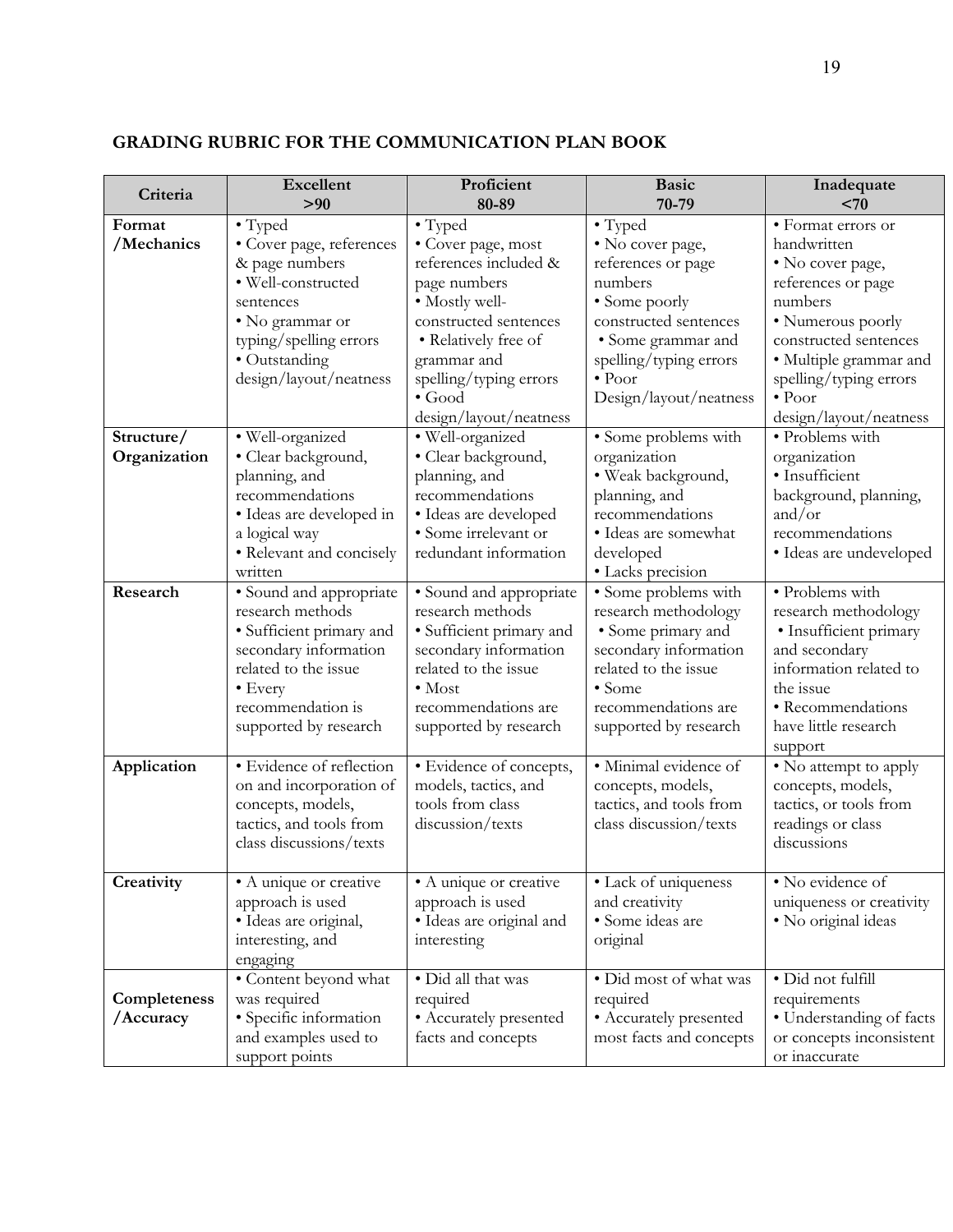| Criteria     | Satisfactory<br>100                                                                                                                              | Unsatisfactory<br>0                                                                                                                                          |
|--------------|--------------------------------------------------------------------------------------------------------------------------------------------------|--------------------------------------------------------------------------------------------------------------------------------------------------------------|
| Completeness | Fully followed instructions for<br>$\bullet$<br>exercises/activities<br>Specific information and examples used to<br>$\bullet$<br>support points | Failed to fully follow<br>$\bullet$<br>instructions for<br>exercises/activities<br>No specific<br>information and<br>examples used to<br>support points      |
| Clarity      | Questions are answered clearly and thoroughly.<br>$\bullet$<br>Clear points are made.                                                            | Questions are not<br>$\bullet$<br>answered clearly and<br>thoroughly.<br>Points are not made<br>$\bullet$<br>clearly                                         |
| Research     | Evidence of sound and appropriate research<br>$\bullet$<br>Recommendation are supported by research.                                             | No or minimal<br>$\bullet$<br>evidence of sound and<br>appropriate research<br>Recommendation are<br>٠<br>not supported by<br>research.                      |
| Application  | Show application of concepts, models, tactics,<br>$\bullet$<br>or tools learnt from class<br>Answers show relevance to course topics.            | No application of<br>$\bullet$<br>concepts, models,<br>tactics, or tools learnt<br>from class<br>Answers show no or<br>little relevance to<br>course topics. |
| Creativity   | Ideas are original.<br>$\bullet$<br>Ideas are interesting and engaging.<br>٠                                                                     | No evidence of<br>$\bullet$<br>uniqueness or<br>originality<br>No creativity<br>demonstrated                                                                 |

## **GRADING RUBRIC FOR EXERCISES & ACTIVITIES**